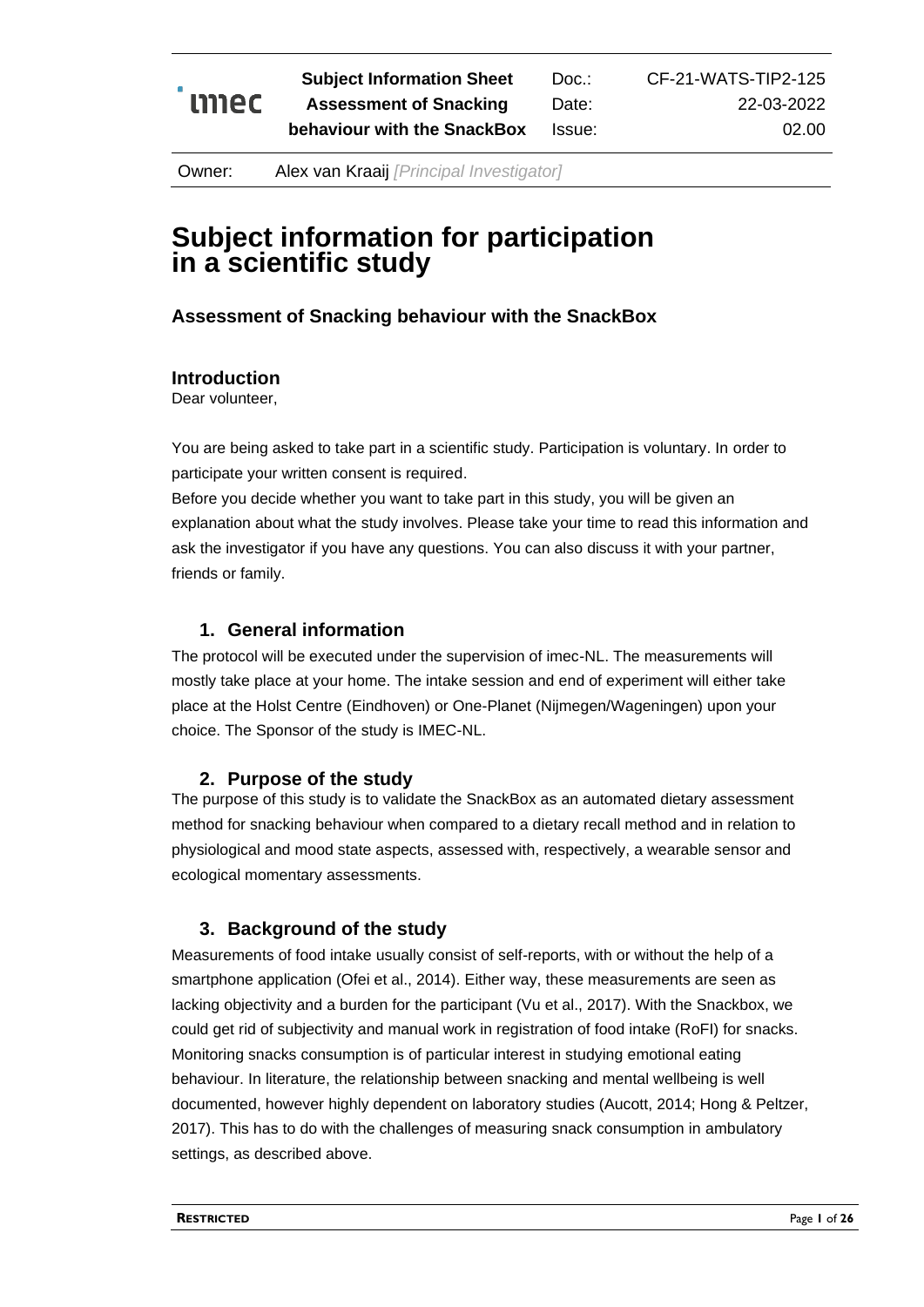# mec

**Subject Information Sheet Assessment of Snacking behaviour with the SnackBox** Doc.: Date: Issue: CF-21-WATS-TIP2-125 22-03-2022 02.00

#### Owner: Alex van Kraaij *[Principal Investigator]*

Similarly, mental wellbeing is hard to measure in ambulatory settings as well and is often dependent on self-reporting, using either questionnaires or ecological momentary assessments (EMAs). These tools have proven to capture the perceived mental wellbeing and related mood states very well (Cohen et al., 1983; Schwarz & Stone, 1998). However, filling out these questionnaires and EMAs can be quite a burden to the user. For this reason, many wearables are introduced in literature that capture physiological signals and use these to predict mental wellbeing and mood state scores (Can et al., 2019). Physiological data such as heart rate, skin conductance and skin temperature can be collected in an automated, objective and continuous way (Smets et al., 2018). This could provide a better understanding of mental wellbeing, and its effects on for example snacking behaviour.

This triangulated information, the snacking data, EMAs on mental wellbeing and mood states, and physiological data, are necessary and sufficient to inform studies into the interplay of snacking behaviour, mental wellbeing and physiology. In this study, we hypothesize that the snacking data from the SnackBox and the mental wellbeing data from the EMA surveys are punctual enough to compare with physiological data obtained using wearable sensors. However, this statement is not validated and therefore this study aims to determine the accuracy of the SnackBox as automated dietary assessment method for snacking behaviour and to determine whether the information obtained with the SnackBox is valid to compare to physiological data obtained with a wearable device and mental wellbeing data obtained with questionnaires and EMAs.

#### **References**

Aucott, L. (2014). Mental Well-Being Related To Lifestyle and Risky Behaviours in 18-25 Year Old: Evidence from North-East Scotland. *International Journal of Public Health Research, 4*(1), 431-440.

Can, Y. S., Arnrich, B., & Ersoy, C. (2019). Stress detection in daily life scenarios using smart phones and wearable sensors: A survey. *Journal of biomedical informatics, 92*, 103139.

Cohen, S., Kamarck, T., & Mermelstein, R. (1983). Perceived stress scale (PSS). *J Health Soc Beh, 24*, 285.

Hong, S. A., & Peltzer, K. (2017). Dietary behaviour, psychological well-being and mental distress among

adolescents in Korea. *Child and adolescent psychiatry and mental health, 11*(1), 1-12.

Ofei, K. T., Dobroczynski, M. T., Holst, M., Rasmussen, H., & Mikkelsen, B. (2014). The Dietary Intake Monitoring System (DIMS)-an innovative device for capturing patient's food choice, food intake and plate waste in a hospital setting*. In Proceedings of Measuring Behavior* (Vol. 2014, pp. 27-29).

Schwartz, J. E., & Stone, A. A. (1998). Strategies for analyzing ecological momentary assessment data. *Health Psychology, 17*(1), 6.

Smets, E., Velazquez, E. R., Schiavone, G., Chakroun, I., D'Hondt, E., De Raedt, W., ... & Van Hoof, C. (2018). Large-scale wearable data reveal digital phenotypes for daily-life stress detection. *NPJ digital medicine, 1*(1), 1-10.

Vu, T., Lin, F., Alshurafa, N., & Xu, W. (2017). Wearable food intake monitoring technologies: A comprehensive review.*Computers, 6*(1), 4.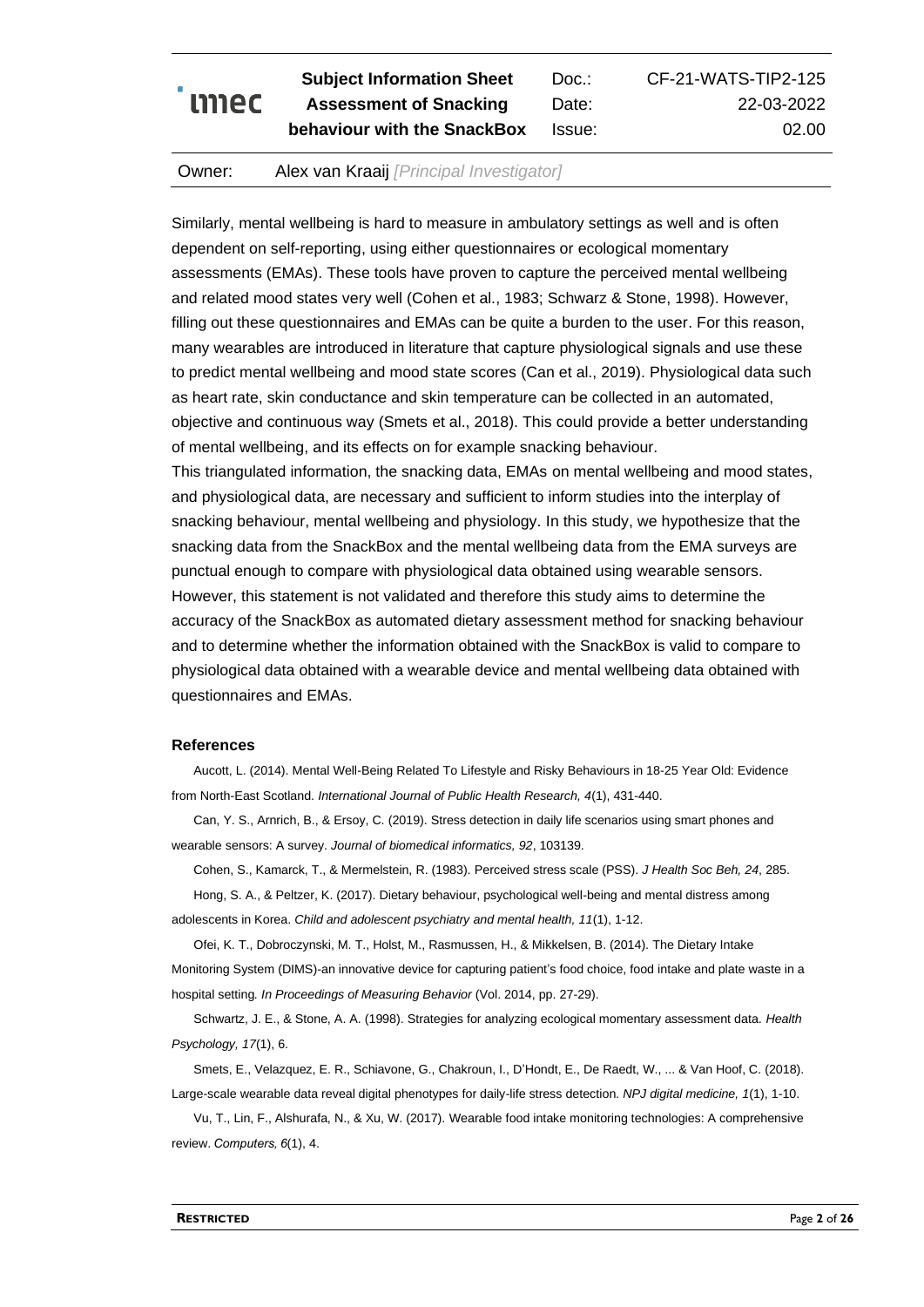# mec

**Subject Information Sheet Assessment of Snacking behaviour with the SnackBox** Doc.: Date: Issue: CF-21-WATS-TIP2-125 22-03-2022 02.00

Owner: Alex van Kraaij *[Principal Investigator]*

### **4. What participation involves**

If you participate, your participation will consist of an intake session, 5 measurement days (divided over 14 days) and a hand-over session. You are asked to set-up the Snackbox at your desk at home or at the office for 5 days spread over 14 days at maximum. In the evenings you are asked to bring the SnackBox to your living room. You will also wear the Chill+ and the Garmin only on those 5 days. Please find a schematic overview of the full study design below in Figure 1.



*Figure 1. Schematic overview of study design.*

#### **Inclusion criteria**

In order to be eligible to participate in this study, a subject must meet all the following criteria:

- Between 18 years to 49 years old.
- The subject should have five days in which he/she works from a stationary location within a maximum period of 14 days. This can be either a complete working day from a desk at home or a complete working day from a desk at a work location.
- The subject does not have Covid-19 and does not experience any remaining symptoms from previous exposure to Covid-19, such as loss of taste or smell.
- The subject has no interfering dietary restrictions, such as being on a diet.
- The subject is not allergic to stainless steel or Ag/AgCl electrodes.
- The subject is not pregnant (unknown potential effect of Chill+ device on the child).
- The subject has no acute and/or chronic cardiovascular and metabolic conditions (including e.g. diabetes mellitus).
- The subject has no broken skin, cuts, or wounds at the sensor placement sites (wrist, upper arm).
- The subject is not using medication with phototoxic side effects: tetracyclines, doxycycline, phenothiazines, dacarbazine, ketoprofen, lomefloxacin; to exclude the possibility of local skin irritation from prolonged irradiation by LED-light.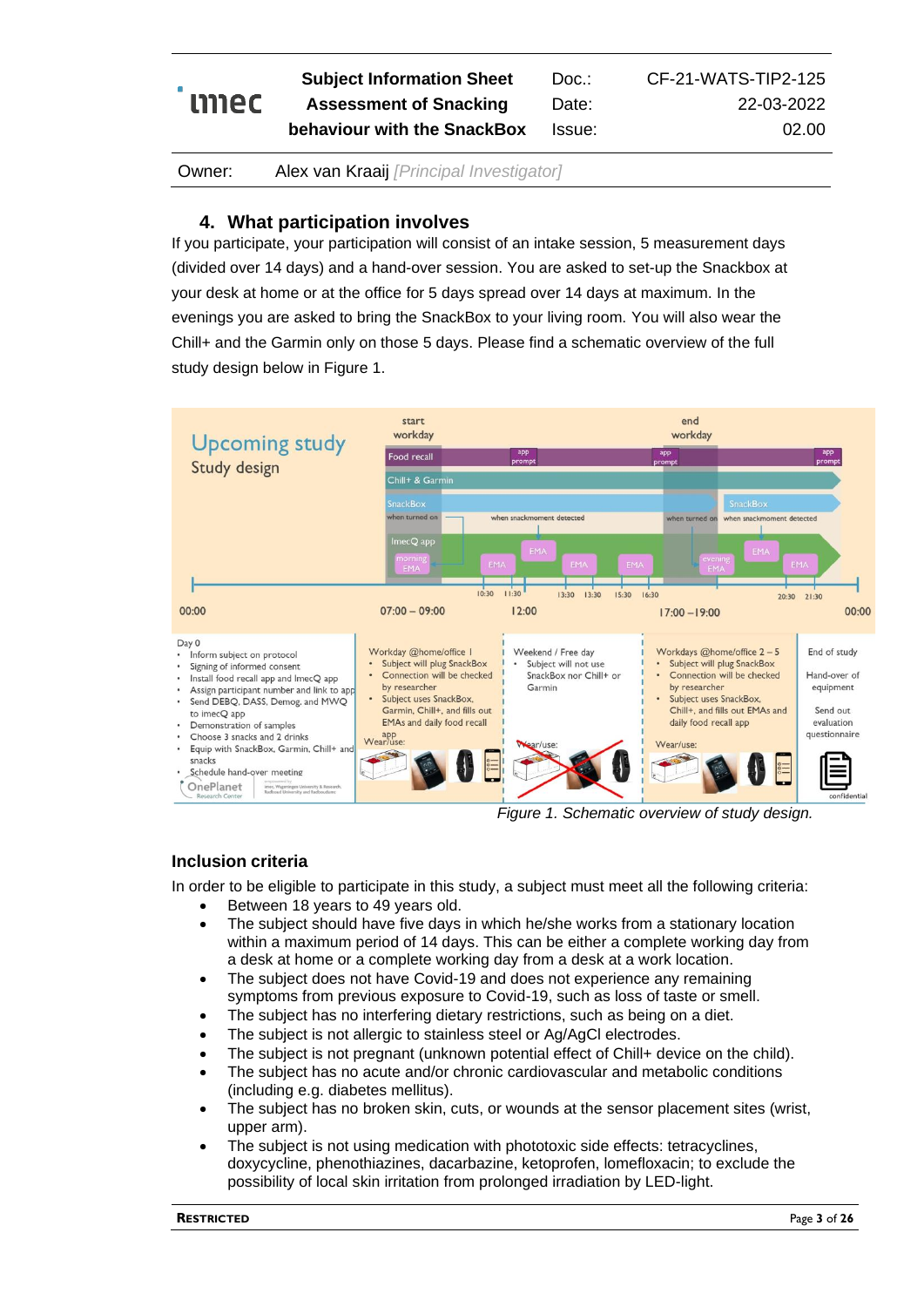

| Owner: | <b>Alex van Kraaij</b> [Principal Investigator] |  |  |  |
|--------|-------------------------------------------------|--|--|--|
|--------|-------------------------------------------------|--|--|--|

- The subject is not wearing any other medical devices (e.g., Holter).
- The subject does not have an implanted active device (e.g., device containing a battery).
- The subject does not have any mental disorders.

#### **Exclusion criteria**

A potential subject who meets any of the following criteria will be excluded from participation in this study, if the subject does not like the snacks and/or drinks provided in the study (there is an option to taste samples during the intake session) or is allergic to the snacks and/or drinks provided in the study (the list of ingredients will be available for all snacks and drinks at all times).

#### **Intake session**

If you fulfil the inclusion criteria, and are willing to participate, you will be informed about the protocol and asked to sign the informed consent. After signing the informed consent, and checking exclusion criteria, you can be included in the study and will be assigned a participant number to identify all data. you are allowed to taste the snacks or drinks if needed for deciding whether to participate. You will be asked to fill out the Dutch Eating Behaviour Questionnaire (DEBQ), Depression Anxiety Stress Scale (DASS), the Perceived Stress Scale (PSS) and a questionnaire specifically designed for measuring mental wellbeing, the Mental Well-being Questionnaire (MWQ) in Castor EDC. Please find the questionnaires attached in respectively Appendix C, D and E. Then you will be equipped with a Snackbox, the chosen snacks and drinks, a Chill+ band, a Garmin wearable and charger cables. Please find the options for snacks below. You will be asked to download three applications on your smartphone (Traqq, ImecQ and Garmin Connect) which will be linked to your subject number. The imecQ application only function on an Android smartphone. If you do not own this type of smartphone, a suitable phone will be lent to you. You will be further informed on the daily use of the Snackbox (power up, refill snacks, etc.), the Ecological Momentary Assessments (EMAs) that will end up in your application (ImecQ), the usage of the Chill+ and Garmin and the food recall application (Traqq) that you are asked to fill out. Please find the EMAs and the intake questionnaires in respectively Appendix C, D, E, F and G.

At the end of the intake session, we will schedule the five days you would like to use the SnackBox, Garmin and Chill+ and we schedule a hand-over of the devices and moment to fill out the evaluation questionnaire in two weeks time.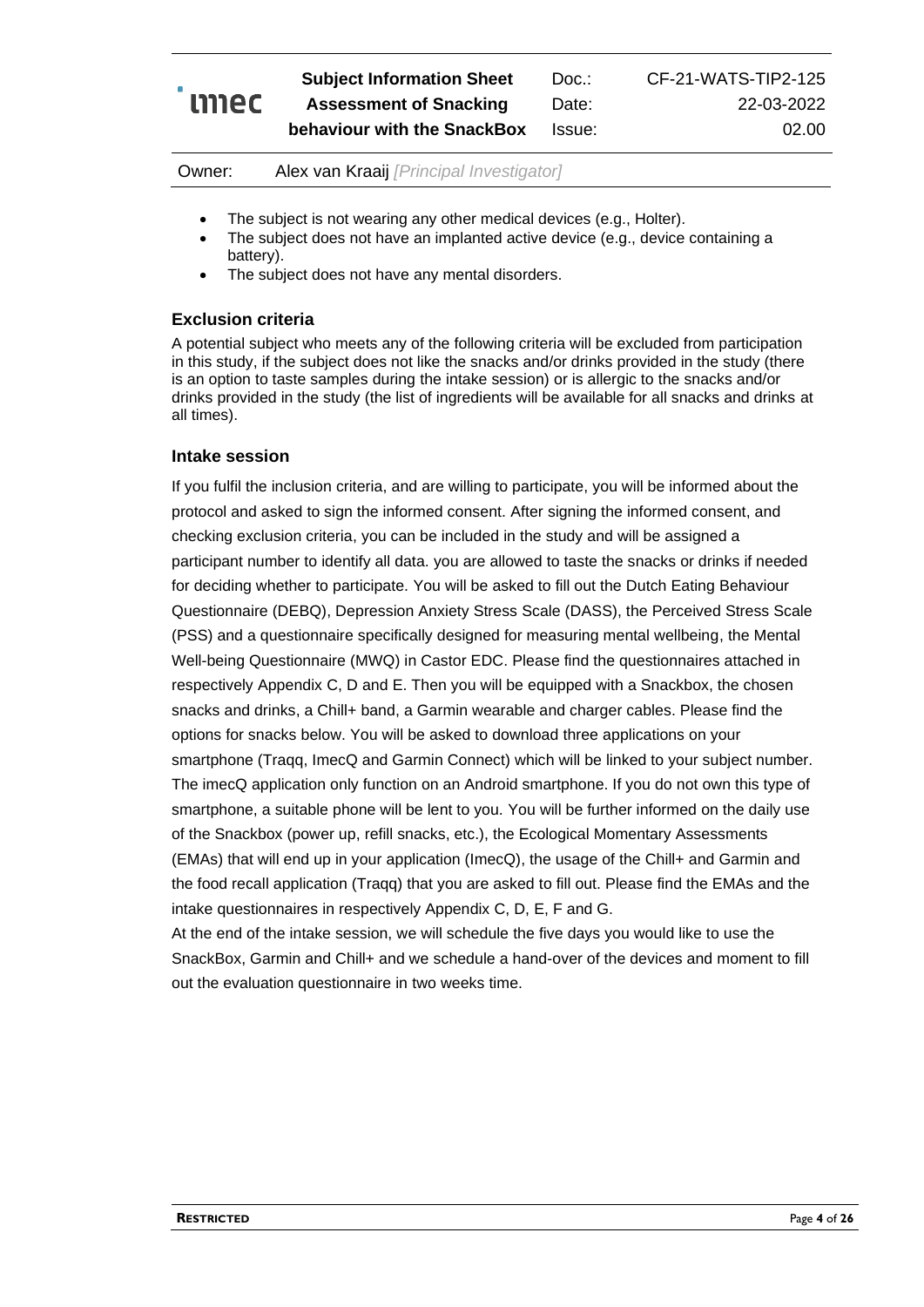Doc.: Date: Issue: CF-21-WATS-TIP2-125 22-03-2022 02.00

#### Owner: Alex van Kraaij *[Principal Investigator]*

#### **Devices**

#### **Snackbox**

The Snackbox, will be used to record the snacking behaviour of the participant during the five study days. The SnackBox exists of three weight stations allowing the weighting of snacks (in boxes) or drinks. The SnackBox can provide the user with visual feedback if weight stations are empty when they should not, and it can prompt the ImecQ app to send an EMA when a snack or drink is consumed. A Raspberry Pi collects and stores the weight and log data.



#### **Chill+**

The Chill+, will be used to record activity and stress levels. The Chill+ can record galvanic skin response (GSR), skin temperature, photoplethysmogram (PPG), acceleration and gyroscopic motion.

#### **Garmin VivoSmart 4**

The Garmin VivoSmart 4 watch will provide heart rate estimations based on PPG data (no raw data will be available). Data will be downloaded through the Garmin Connect app. Data will only be stored with a participant number, no name or other personal details will be stored with the data.





#### **Snacks options**

You are asked to select three snacks from a list of eighteen snack options, shown below, to ensure you like the provided snacks. For the caloric drinks you can choose two drinks from four options shown below. The options are selected based on the ability to stay fresh over a period of two weeks (assuming the box will be closed after a snack is taken and the drinks will be stored closed). The ingredients of all snacks and drinks are shown in appendix H.

#### Snacks

- Celebrations mini chocolate bars (Celebrations)
- Cheese biscuits, puff pastry (Albert Heijn)
- Dried apricots (Albert Heijn)
- Raisins (Albert Heijn)
- Muesli bars (Albert Heijn)
- M&Ms (blue) chocolate (M&M)
- M&Ms (yellow) chocolate (M&M)
- M&Ms (brown) chocolate (M&M)
- Unsalted peanuts (Albert Heijn)
- Salted peanuts (Albert Heijn)
- Nut mix (Albert Heijn)
- Savoury biscuits cheese and tomato (Sultana)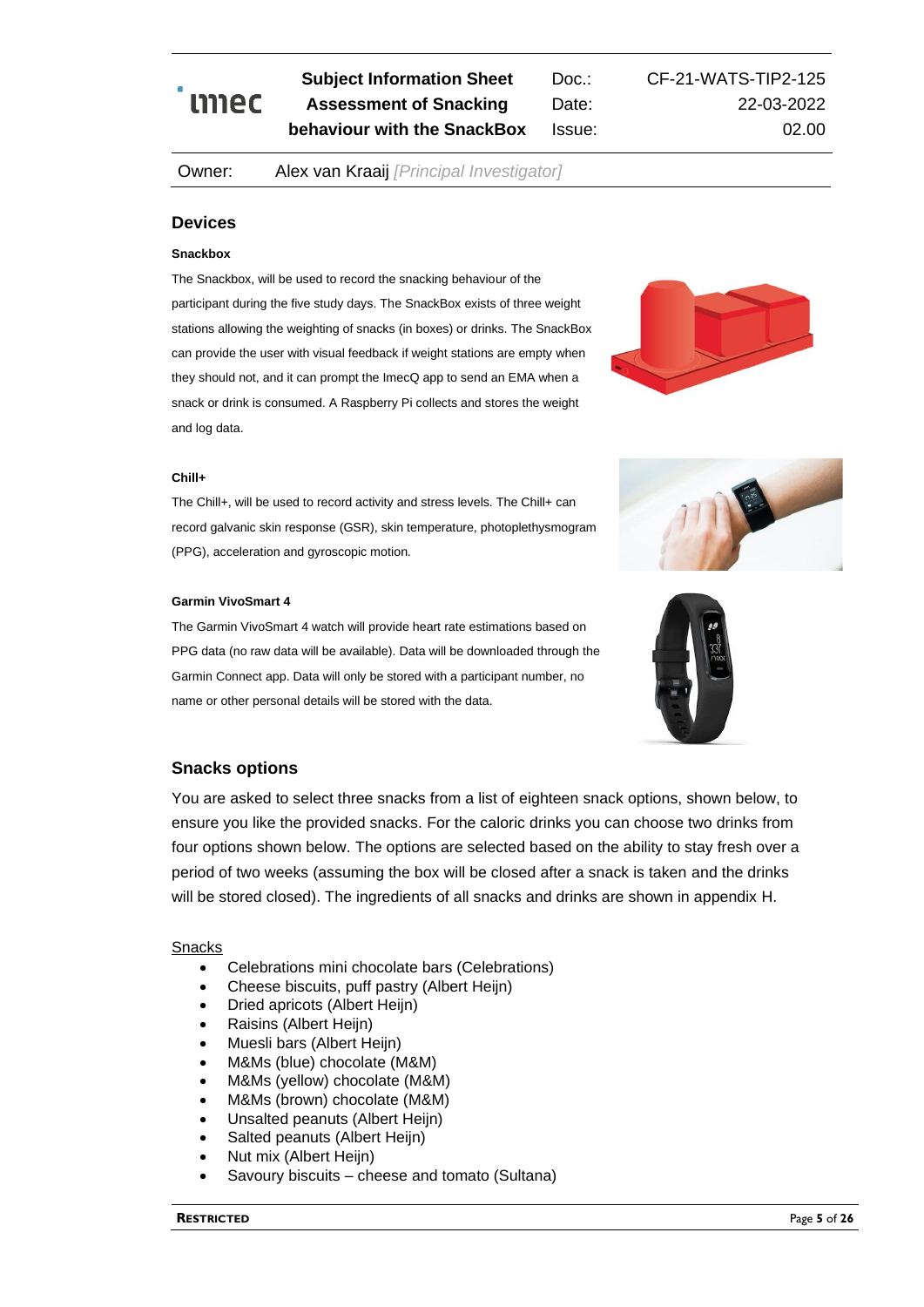

Doc.: Date: Issue: CF-21-WATS-TIP2-125 22-03-2022 02.00

Owner: Alex van Kraaij *[Principal Investigator]*

- Wine-gum & liquorice mix (Red Band)
- Rice snack mix (Albert Heijn)
- Cocktail nut mix (Albert Heijn)

# Drinks

- Aquarius Beyond Hydration Lemon
- Chaudfontaine Sparkling Fusion flavoured water Lemon
- Fanta Orange
- Fanta Orange Zero
- Fuze Tea Green Tea Mango Chamomile
- Fuze Tea Black Tea Peach Hibiscus
- Minute Maid Orange
- Minute Maid Apple
- **Sprite**
- Sprite Zero

# **Measurement days at home**

You will start your first selected measurement day after the intake session with setting-up the Snackbox on your work desk and start wearing the Chill+ and Garmin wearable on your wrist. The researcher will have this time booked in the agenda to be available for support over a video-call. You will have information available describing the required actions if needed. After you have set-up the SnackBox, the researcher will automatically receive a check if the Snackbox works correctly and only contact you if there are any issues.

From this moment forward you are asked to:

- Only snack from the Snackbox and refrain from other snacks and caloric drinks on the measurement days until the end of the day.
- take **at least 1 snack and 1 caloric drink** from the SnackBox every measurement day.
- **Only you** are allowed to take snacks and drinks from the SnackBox, no other people.
- Wear the Chill+ and Garmin on the measurement days. You can charge the Chill+ and Garmin at night during sleeping time.
- Fill out the EMAs. You will receive a short questionnaire (EMA) for every snack moment with a few questions on your mood state in your application (ImecQ) on your smartphone. Please find the EMA in Appendix C.
- At 11:30, 16:30 and 21:30 you will be asked to fill out the food recall application (Traqq) on your smartphone. In this recall you will note down all food and drinks consumed during respectively the morning, afternoon and evening, including the snacks and drinks from the SnackBox.

In total there will be 5 measurement days divided over two weeks. We will schedule the measurement days in the intake session.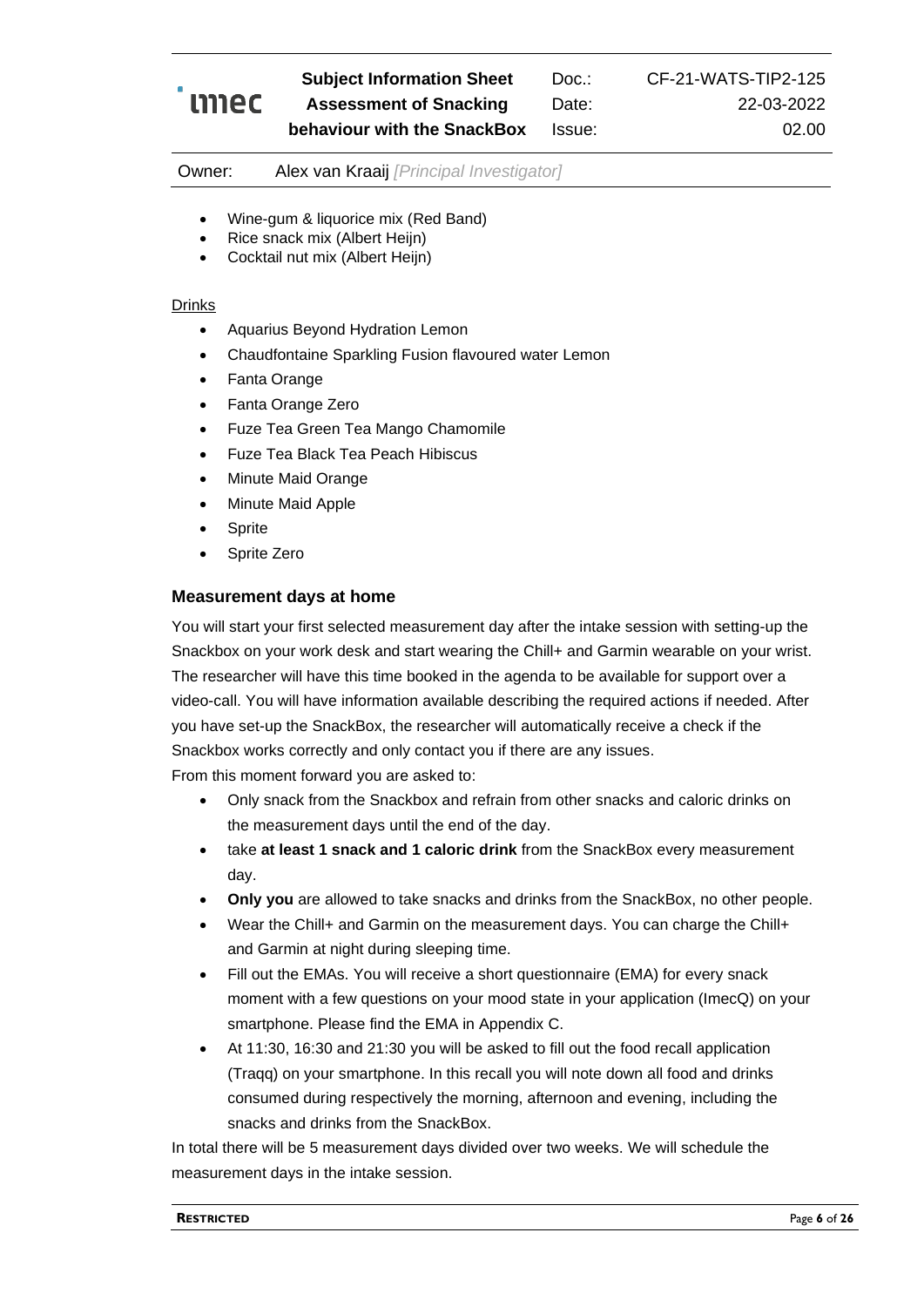

Doc.: Date: Issue:

Owner: Alex van Kraaij *[Principal Investigator]*

#### **Hand-over session**

In the hand-over session that is scheduled during the intake session, we will collect the Snackbox, Chill+, Garmin and charging cables again. You will be asked to fill out the final evaluation questionnaire about the user experience of the SnackBox and the Traqq application. Please find the evaluation questionnaire in Appendix I.

# **5. What will be expected of you**

For the study to run smoothly and for your own safety, it is important that you follow the following agreements:

- Bring a mouth and nose mask to the intake session and hand-over session.
- Perform the protocol as explained above.

It is important that you contact the investigator:

- If you suddenly experience health symptoms that might be related to your participation in the study.
- If you no longer wish to participate in the study.
- If you have any questions on the devices or the protocol.

# **6. Possible discomforts**

<span id="page-6-0"></span>In this study no discomforts or side effects are expected. If you do experience such issues, immediately contact the principal investigator. The main burden for the participant is expected to be the refrainment from other snacks on measurement days and the numerous questionnaires that need to be filled out.

# **7. Possible advantages and disadvantages**

It is important that you properly consider the possible advantages and disadvantages before you decide to participate.

You will not personally receive any advantage from taking part in this study. Your participation may contribute to more knowledge about the SnackBox.

Disadvantages of participation in the study may be:

- Possible discomforts of the measurements in the study, as described in [6.](#page-6-0)
- You will lose some time when participating in the study.

# **8. If you do not want to participate, or would like to stop participating in the study**

You decide for yourself whether you want to participate in the study. Participation is voluntary.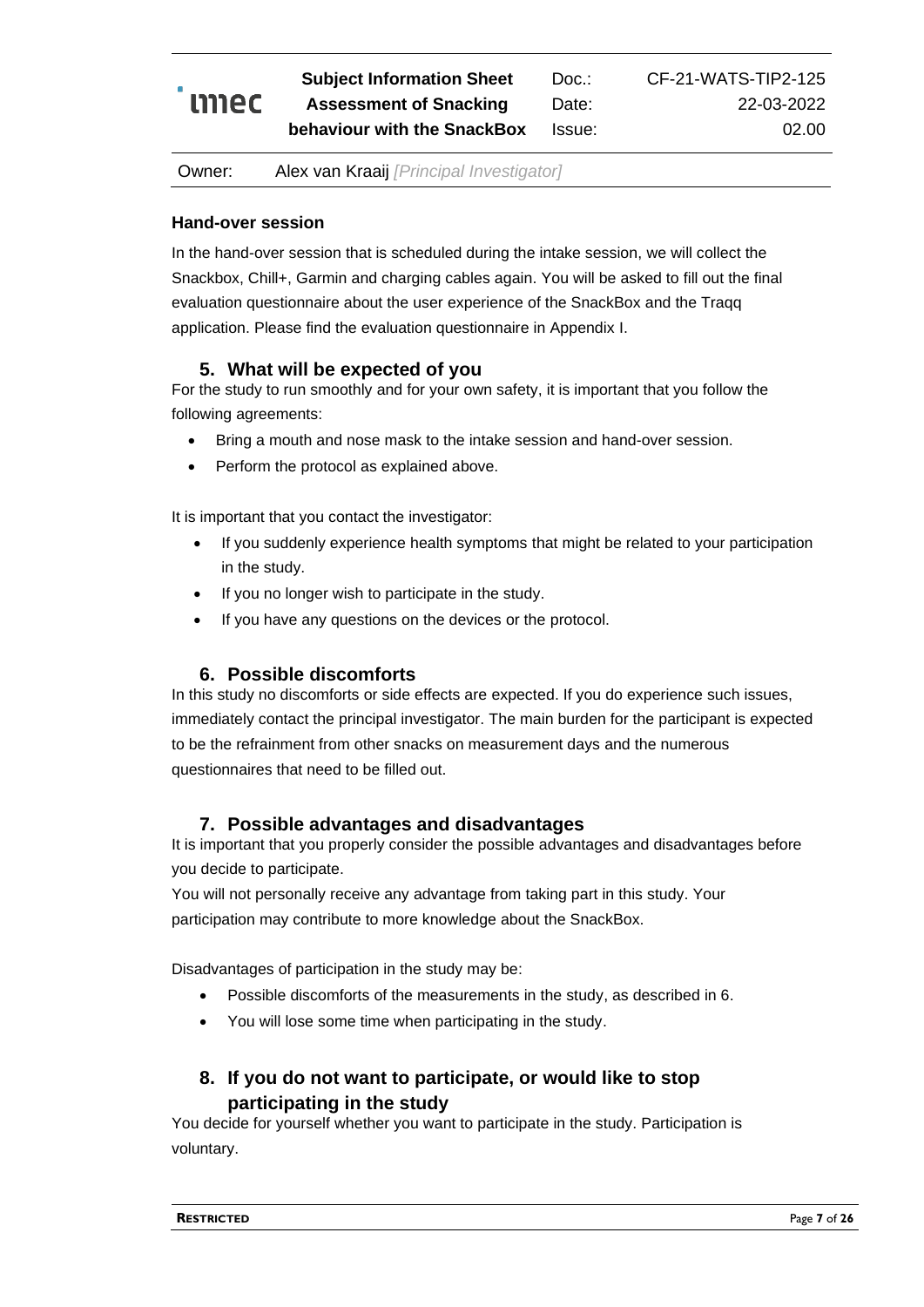

CF-21-WATS-TIP2-125 22-03-2022 02.00

Owner: Alex van Kraaij *[Principal Investigator]*

If you do participate, you can always change your mind and stop, even during the study. You will be asked the reason for terminating the study, but you are not obliged to answer this. However, you should immediately inform the investigator.

Doc.: Date: Issue:

The data obtained thus far will be used for the study.

#### **9. End of the study**

Your participation in the study ends when:

- The hand-over session is finished.
- You personally choose to stop.
- The investigator finds that it is better for you to stop.
- Signs of major skin irritation, allergic reactions, or other problems appear
- The INMEC/METC decides to stop the study.

The entire study ends when all participants are finished.

#### **10.Use and storage of your data**

For this study, your personal data will be collected and stored in Castor EDC. For the collection of all other data, use and storage of your data is required to answer the questions asked in this study. We ask your consent for the use of your data.

#### **Confidentiality of your data**

To protect your privacy, your data will receive a code. Your name and other information that could directly identify you are therefore omitted. The key linking your personal information (name and contact details) to the code will be stored securely in Castor EDC. Access to the Castor EDC will be limited to the Principal Investigator. After the study is finished the link between your personal information and the code will be deleted. The data that is sent to the sponsor only contains a code, but not your name or other data that can identify you. In reports or publications about the study, the data will also not be identifiable. The coded data will be shared with the second PI, Femke de Gooijer, PhD student from Wageningen University.

#### **Access to your data for review**

Some individuals may have full access to your data at the study site, again, to the data without a code. This is needed to check whether the study is performed properly and reliably. Individuals who have access to your data for review are the INMEC and the (principal) investigators of the study. They will keep your data confidential. We ask your consent for this access.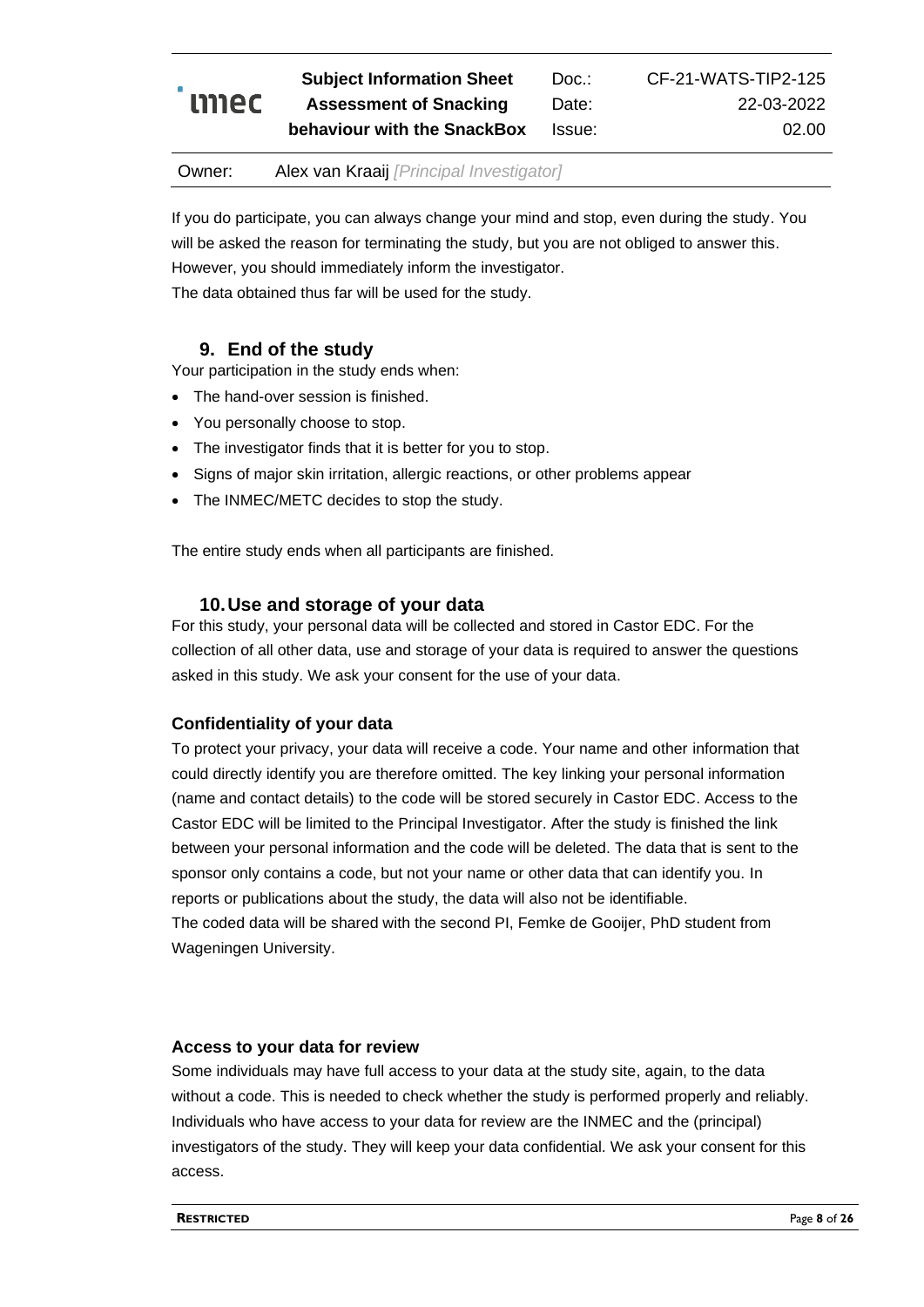

Doc.: Date: Issue: CF-21-WATS-TIP2-125

22-03-2022 02.00

Owner: Alex van Kraaij *[Principal Investigator]*

# **Retention period of data**

Your data must be stored for 15 years after the study.

# **Storage and use of data for other studies**

Your data may still be of interest after the end of this study for other research in the area of the SnackBox. For this purpose, your data will be stored for 15 years. You can indicate on the consent form if you do or do not agree with this. If you do not consent to this, you can still participate in the current study.

# **Information about incidental findings**

During this study, there may be incidental findings that are not relevant for the study,but are for you. If this is important for your health, you will be notified by the company physician. You can then discuss with your general practitioner or specialist what needs to be done. You will also consent to this.

# **Withdrawal of consent**

You can withdraw your consent to the use of your personal data at any time. This applies to this study and also to storage and use for future research. The study data collected until the moment you withdraw your consent will still be used in the study.

# **More information about your rights concerning the processing of data**

For general information about your rights concerning the processing of your personal data, please consult the website of the Dutch Data Protection Authority.

If you have any questions about your rights, please contact the person responsible for the processing of your personal data.

For this study the sponsor is:

Imec-NL (OnePlanet Research Center), Chris van Hoof, [chris.vanhoof@imec.nl](mailto:chris.vanhoof@imec.nl) The (principle) investigator is:

Alex van Kraaij [\(Alex.vankraaij@imec.nl\)](mailto:Alex.vankraaij@imec.nl) working at OnePlanet Research Center.

If you have any questions or complaints regarding the processing of your personal information, we recommend that you contact the study site. You can also contact the Data Protection Officer for the institution Rik van de Wiel [\(Rik.vandeWiel@imec.nl](mailto:Rik.vandeWiel@imec.nl)) or the Dutch Data Protection Authority.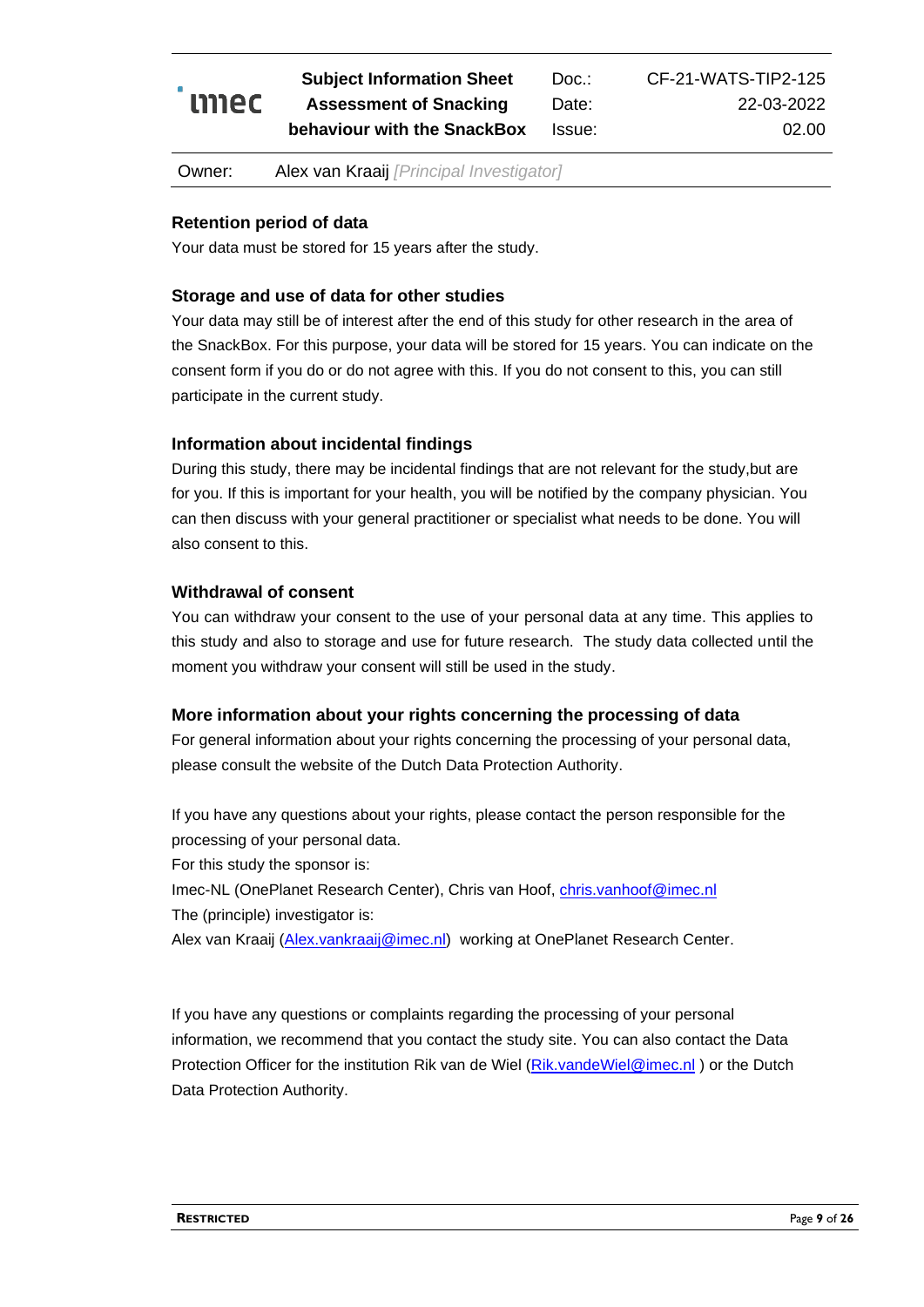# mec

**Subject Information Sheet Assessment of Snacking behaviour with the SnackBox**

Doc.: Date: Issue: CF-21-WATS-TIP2-125 22-03-2022 02.00

Owner: Alex van Kraaij *[Principal Investigator]*

# **11.Insurance for subjects**

Everyone who participates in this study has access to insurance. The insurance covers damage resulting from the study. Not all damage is covered. In Appendix A you can find more information about the insurance and the exceptions. It also states who you should report damages to.

# **12.Compensation for participation**

In total, participating in the study requires 4 hours of active participation, leading to a Bol.com voucher of €40,-, which will be awarded as an expression of our thanks after the completion of the experiment. This is based on that you will receive an incentive of €10,- in Bol.com vouchers per hour for active participation. Active participation includes joining the intake session of approximately 1 hour, filling out the EMAs and food recalls in the applications, which takes at maximum 30 minutes per day and joining the hand-over session, which will take around 30 minutes. In addition, if additional commuting is needed because of the study, you will be fully reimbursed for these travel costs.

# **13.Do you have any questions?**

If you have any questions, please contact the principal investigator Alex van Kraaij, [Alex.vankraaij@imec.nl.](mailto:Alex.vankraaij@imec.nl)

If you have any complaints or other remarks regarding the study, you can discuss this with the investigator, the INMEC (inmec@imec.nl) or the confidential councillor (Morela.Lathouwers-Bor@imec.nl).

# **14.Signing of informed consent form**

When you have had a sufficient reflection period, you will be asked to decide about participation in this study. If you consent, you will be asked to confirm this on the corresponding consent form, in writing. With your written consent, you indicate that you have understood the information and agree to participate in the study. Both you and the investigator will receive a signed version of this consent form.

Thank you for your attention.

Alex van Kraaij Alex.vankraaij@imec.nl

Appendices with this information:

- A. Information about the insurance
- B. Informed Consent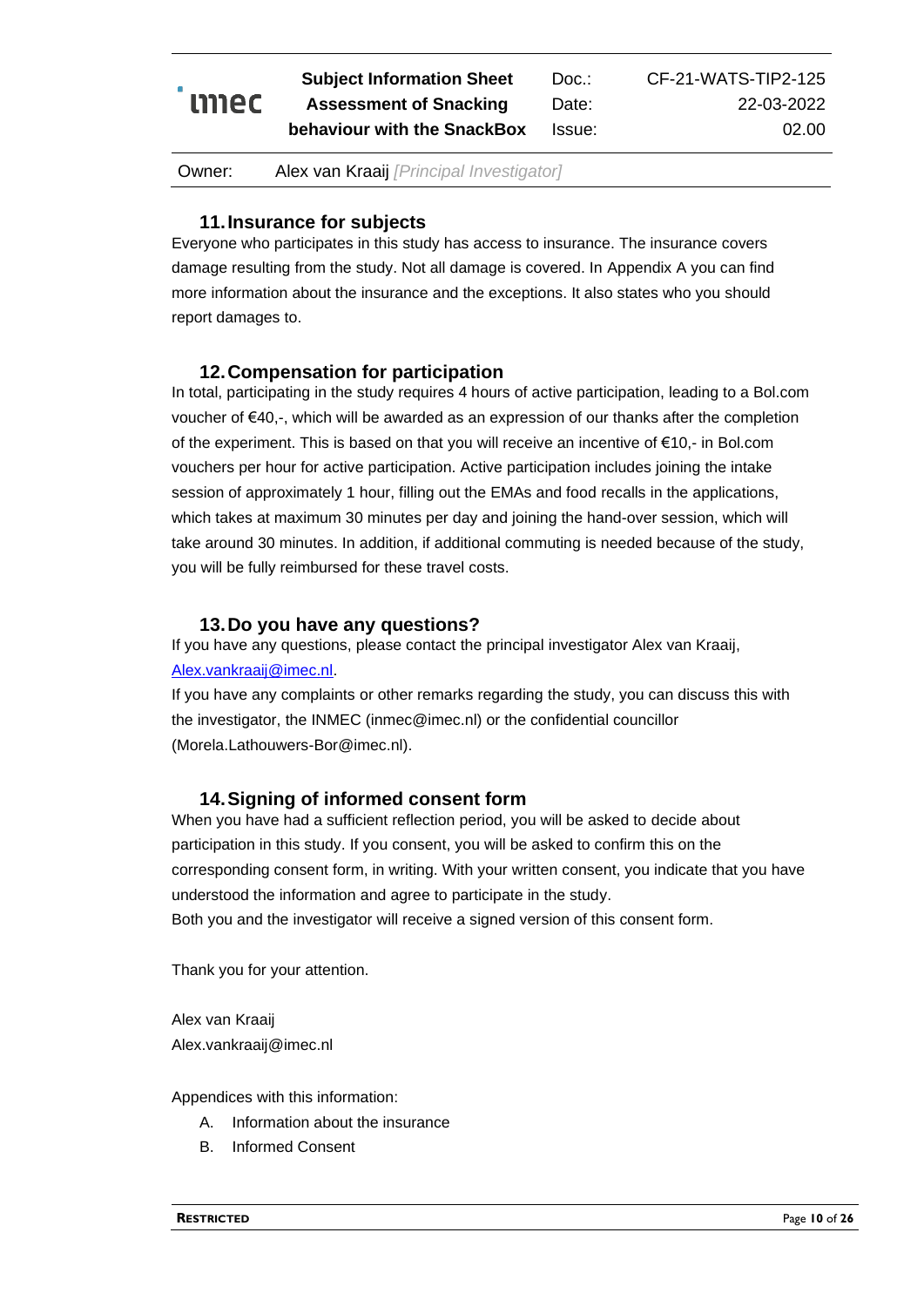

CF-21-WATS-TIP2-125 22-03-2022 02.00

Owner: Alex van Kraaij *[Principal Investigator]*

### **Appendix A: information about the insurance**

Everyone participating in this study has access to insurance arranged by Stichting imec Netherlands. The insurance covers damage resulting from participation in the study. This applies to damage incurred during the study or within four years after the end of your participation in the study. You must have reported damage to the insurer within these four years.

The insurance does not cover all damage. The bottom of this text explains briefly what damage is not covered.

These provisions are in the Medical Research Involving Human Subjects Act. This decree is on [www.ccmo.nl,](http://www.ccmo.nl/) the website of the Central Committee on Research Involving Human Subjects (see 'Library' and then 'Laws and regulations').

In case of damage, you can contact the insurance company directly.

| The insurer of the study is: |                                                                    |  |  |  |  |  |
|------------------------------|--------------------------------------------------------------------|--|--|--|--|--|
| Name:                        | HDI-Gerling Industrie Versicherung AG directie for the Netherlands |  |  |  |  |  |
| Address:                     | Westblaak 14, 3012 KL Rotterdam                                    |  |  |  |  |  |
| Telephone number:            | +31 10 4036 100                                                    |  |  |  |  |  |
| Policy number:               | 632865400                                                          |  |  |  |  |  |
|                              |                                                                    |  |  |  |  |  |

The insurance offers a coverage of  $\epsilon$  650,000 per subject and  $\epsilon$  5,000,000 for the entire study € 7,500,000 per year for all the studies of the same sponsor.

The insurance will **not** cover the following damage:

- damage due to a risk about which you were informed in the written information. This does not apply if the risk is more serious than anticipated or if the risk was very unlikely;
- − damage to your health that would also have occurred if you had not taken part in the study;
- damage due to not (completely) following directions or instructions;
- − damage to your offspring, due to a negative effect of the study on you or your offspring;
- damage due to an existing treatment method when studying existing treatment methods.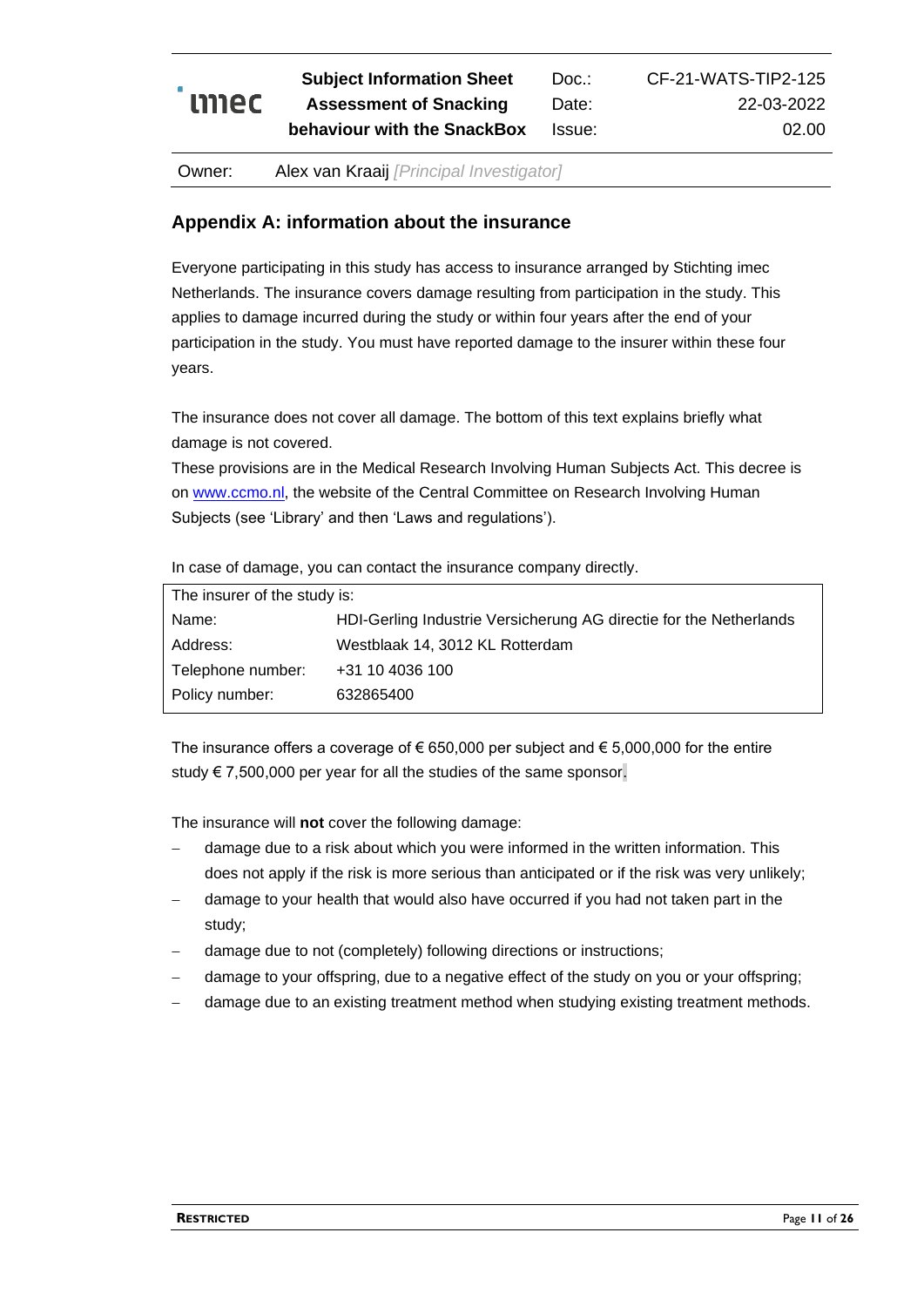

Doc.: Date: Issue: CF-21-WATS-TIP2-125 22-03-2022

02.00

Owner: Alex van Kraaij *[Principal Investigator]*

#### **Appendix B: consent form subject**

*Assessment of snacking behaviour with the SnackBox*

- I have read the information letter. I was also able to ask questions. My questions have been answered sufficiently. I have had enough time to decide whether or not to participate.
- I understand that participation is voluntary. I also know that I may decide at any time to not participate or to stop participating in the study. Without having to provide any reason.
- I give consent to collect and use my data for answering the research question in this study.
- I know that for study monitoring purposes some individuals could have access to all my data. Those people are listed in this information letter. I consent to that access by these persons.

□ **give**

#### □ **do not give**

consent for the further storage of my personal data and retention for future research into the area of the SnackBox.

- I am willing to eat at least 1 snack and drink at least 1 drink from the SnackBox on the five measurement days.
- I am willing to refrain from other snacks and caloric drinks during the five measurement days.
- I am willing to wear the Chill+ wearable during the five measurement days.
- I am willing to fill out the questionnaires (intake and evaluation) and applications (EMAs and Traqq food recall) as part of this study.
- I want to participate in this study.

| Signature:                                                                                    | Date : $/$ $/$ $/$ $/$              |
|-----------------------------------------------------------------------------------------------|-------------------------------------|
| I certify that I have fully informed this subject about the said study.                       |                                     |
| If information becomes known during the study that could influence the consent of the         |                                     |
| subject, I will inform him/her of this on time.                                               |                                     |
|                                                                                               |                                     |
| Signature:                                                                                    | Date: $\frac{1}{2}$ / $\frac{1}{2}$ |
| The subject will receive a complete information letter, together with a signed version of the |                                     |

*informed consent form.*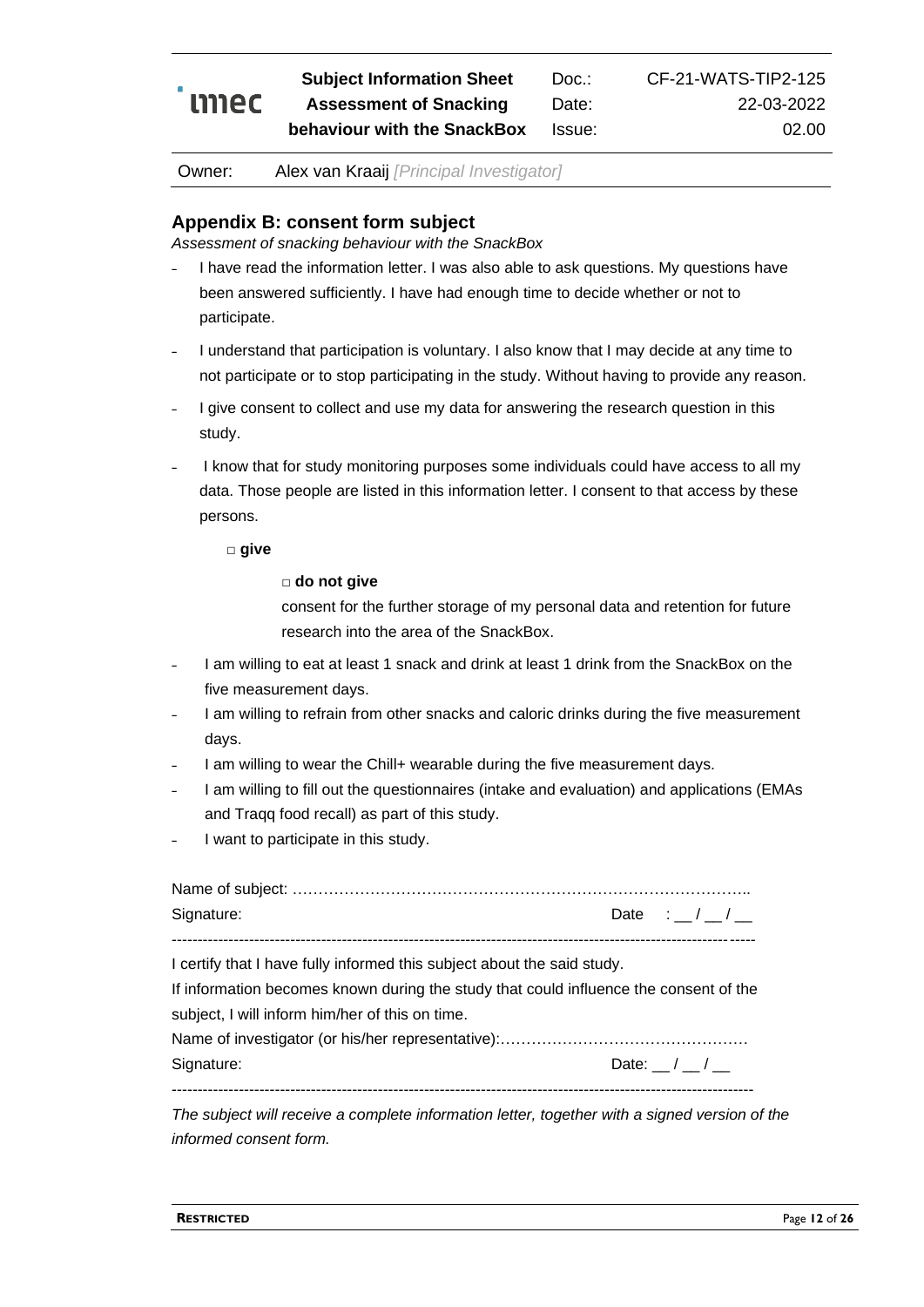

Doc.: Date: Issue:

CF-21-WATS-TIP2-125 22-03-2022 02.00

Owner: Alex van Kraaij *[Principal Investigator]*

# **Appendix C: EMA Questionnaire**

These questionnaires will be answered in the ImecQ app.

**General EMA:**

|                                                                         | Please indicate for all questions what state is the most applicable to you now. |                |                         |                         |                         |            |  |
|-------------------------------------------------------------------------|---------------------------------------------------------------------------------|----------------|-------------------------|-------------------------|-------------------------|------------|--|
| In the past 30 minutes I have taken a snack/drink from the SnackBox:    |                                                                                 |                |                         |                         |                         |            |  |
| ) Yes                                                                   |                                                                                 |                |                         |                         |                         |            |  |
| <b>No</b>                                                               |                                                                                 |                |                         |                         |                         |            |  |
| I don't know                                                            |                                                                                 |                |                         |                         |                         |            |  |
|                                                                         |                                                                                 |                |                         |                         |                         |            |  |
| What snack/drink did you take from the SnackBox in the past 30 minutes? |                                                                                 |                |                         |                         |                         |            |  |
| Korte antwoordtekst                                                     |                                                                                 |                |                         |                         |                         |            |  |
| Right now, I feel: *                                                    |                                                                                 |                |                         |                         |                         |            |  |
|                                                                         | 1                                                                               | $\overline{2}$ | $\overline{\mathbf{3}}$ | $\overline{4}$          | 5                       |            |  |
| Sad                                                                     | $($ )                                                                           | $\circ$        | $\bigcirc$              | O                       | $\bigcirc$              | Cheerful   |  |
| Right now, I feel: *                                                    |                                                                                 |                |                         |                         |                         |            |  |
|                                                                         | 1                                                                               | $\overline{2}$ | 3                       | 4                       | 5                       |            |  |
| <b>Bored</b>                                                            |                                                                                 | O              | O                       | O                       | ◯                       | Interested |  |
| Right now, I feel: *                                                    |                                                                                 |                |                         |                         |                         |            |  |
|                                                                         | 1                                                                               | $\overline{2}$ | $\mathbf{3}$            | $\overline{4}$          | 5                       |            |  |
| Relaxed                                                                 | ()                                                                              | ◯              | $\bigcirc$              | $\left( \quad \right)$  | $\bigcirc$              | Stressed   |  |
| Right now, I feel: *                                                    |                                                                                 |                |                         |                         |                         |            |  |
|                                                                         | 1                                                                               | $\overline{2}$ | 3                       | 4                       | 5                       |            |  |
| Fatigued                                                                |                                                                                 |                | $($ )                   |                         | $\sqrt{2}$              | Energized  |  |
| In the past 30 minutes I have been physically: *                        |                                                                                 |                |                         |                         |                         |            |  |
|                                                                         | 1                                                                               | $\overline{2}$ | $\overline{\mathbf{3}}$ | $\overline{\mathbf{4}}$ | $\overline{\mathbf{5}}$ |            |  |
| Inactive                                                                | 0                                                                               | 0              | $\bigcirc$              | O                       | ◯                       | Active     |  |
| Right now, I feel: *                                                    |                                                                                 |                |                         |                         |                         |            |  |
|                                                                         | $\mathbf{1}$                                                                    | $2^{\circ}$    | 3 <sup>1</sup>          | $\overline{4}$          | $\overline{\mathbf{5}}$ |            |  |
|                                                                         | O                                                                               | $\circ$        | $\circ$                 | $\circ$                 | $\bigcirc$              |            |  |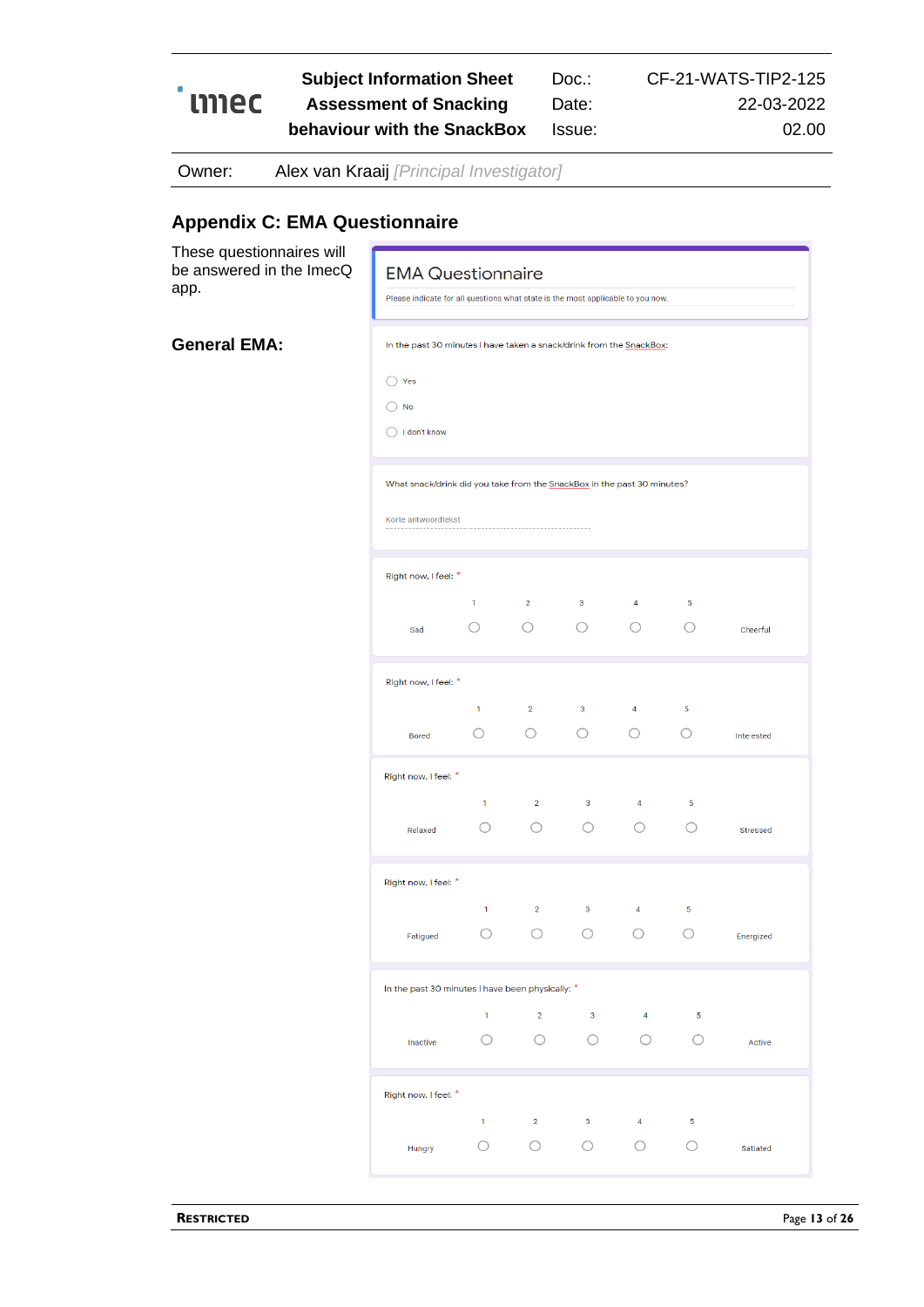

CF-21-WATS-TIP2-125 22-03-2022 02.00

Owner: Alex van Kraaij *[Principal Investigator]*

#### **Morning EMA (extra questions)**

| morning EMA Questionnaire                |                                                                                 |                |   |   |   |           |  |  |  |
|------------------------------------------|---------------------------------------------------------------------------------|----------------|---|---|---|-----------|--|--|--|
|                                          | Please indicate for all questions what state is the most applicable to you now. |                |   |   |   |           |  |  |  |
|                                          |                                                                                 |                |   |   |   |           |  |  |  |
| What time did you go to sleep yesterday? |                                                                                 |                |   |   |   |           |  |  |  |
| Tijd                                     |                                                                                 |                |   |   |   |           |  |  |  |
|                                          |                                                                                 |                |   |   |   |           |  |  |  |
| What time did you get up this morning?   |                                                                                 |                |   |   |   |           |  |  |  |
| Tijd                                     |                                                                                 |                |   |   |   |           |  |  |  |
|                                          |                                                                                 |                |   |   |   |           |  |  |  |
|                                          | How would you rate your sleep quality of the past night?                        |                |   |   |   |           |  |  |  |
|                                          | 1                                                                               | $\overline{2}$ | 3 | Δ | 5 |           |  |  |  |
| very bad                                 |                                                                                 |                |   |   |   | very good |  |  |  |

# **Evening EMA**

No extra questions, only reminders.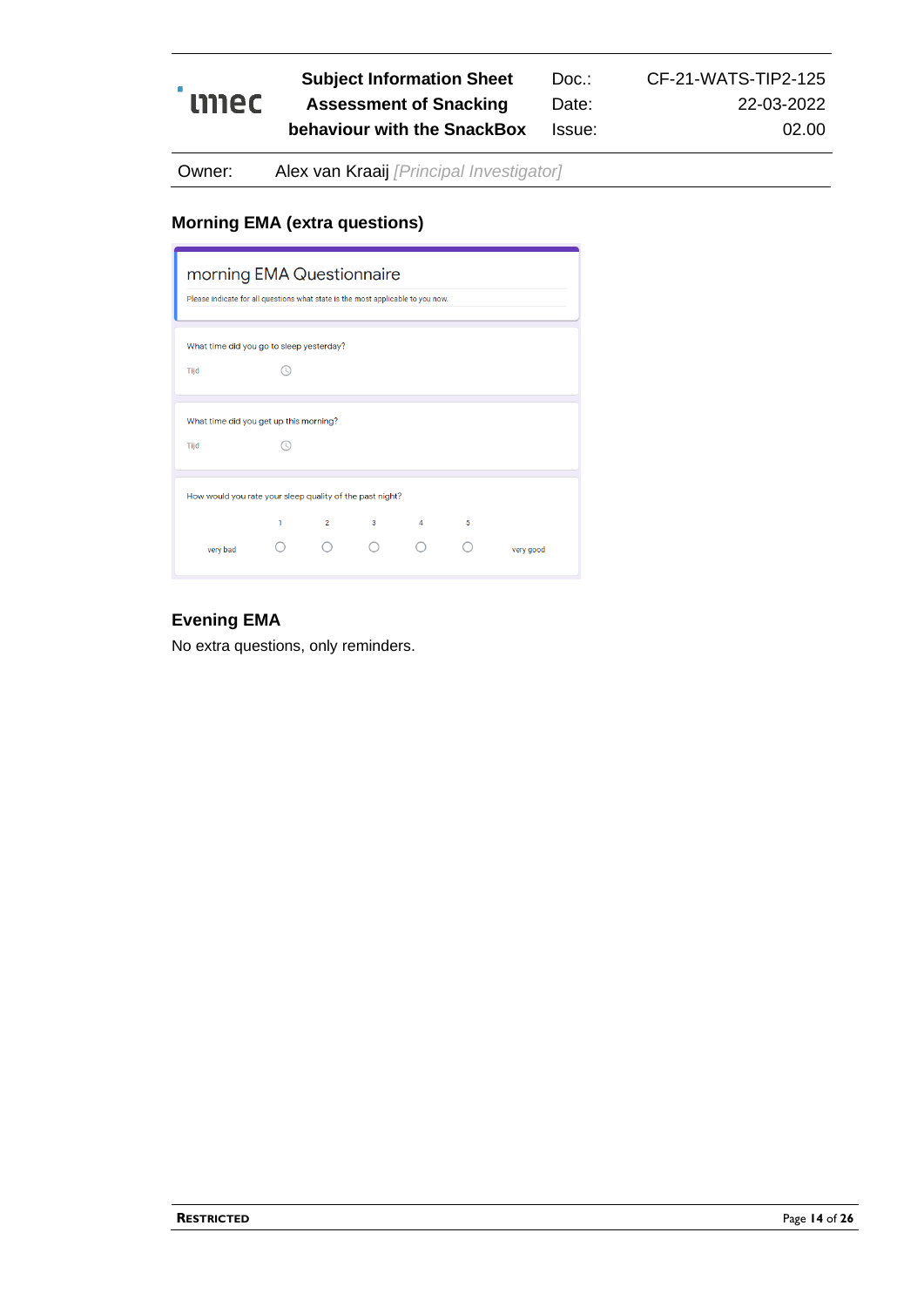

CF-21-WATS-TIP2-125 22-03-2022 02.00

Owner: Alex van Kraaij *[Principal Investigator]*

#### **Appendix D: Dutch Eating Behaviour Questionnaire (DEBQ)**

This questionnaire will be filled out in CastorEDC.

Please provide one of the following answer options for the questions below: never (l), seldom (2), sometimes (3), often (4), and very often (5).

#### Restrained Eating

1. When you have put on weight, do you eat less than you usually do?

2. Do you try to eat less than you would like to eat at mealtimes?

3. How often do you refuse offered foods or drinks because you are concerned about your weight?

- 4. Do you watch exactly what you eat?
- 5. Do you deliberately eat foods that are slimming?
- 6. When you have eaten too much, do you eat less than usual the following day?
- 7. Do you deliberately eat less in order not to become heavier?
- 8. How often do you try not to eat between meals because you are watching your weight?
- 9. How often in the evenings do you try not to eat because you are watching your weight?
- 10. Do you take into account your weight with what you eat?

Emotional Eating (9-item version: clearly labeled emotions)

- 11. Do you have a desire to eat when you are irritated?
- 12. Do you have a desire to eat when you are depressed or discouraged?
- 13. Do you have a desire to eat when you are cross?
- 14. Do you have a desire to eat when you are approaching something unpleasant to happen?
- 15. Do you have a desire to eat when you are anxious, worried or tense?

16. Do you have a desire to eat when things are going against you or when things have gone wrong?

- 17. Do you have a desire to eat when you are frightened?
- 18. Do you have a desire to eat when you are disappointed?
- 19. Do you have a desire to eat when you are emotionally upset?

#### External Eating

- 20. If food tastes good to you, do you eat more than usual?
- 21. If food smells and looks good, do you eat more than usual?
- 22. If you see or smell something delicious, do you have a desire to eat it?
- 23. If you have something delicious to eat, do you eat it straight away?
- 24. If you walk past the baker do you have the desire to buy something delicious?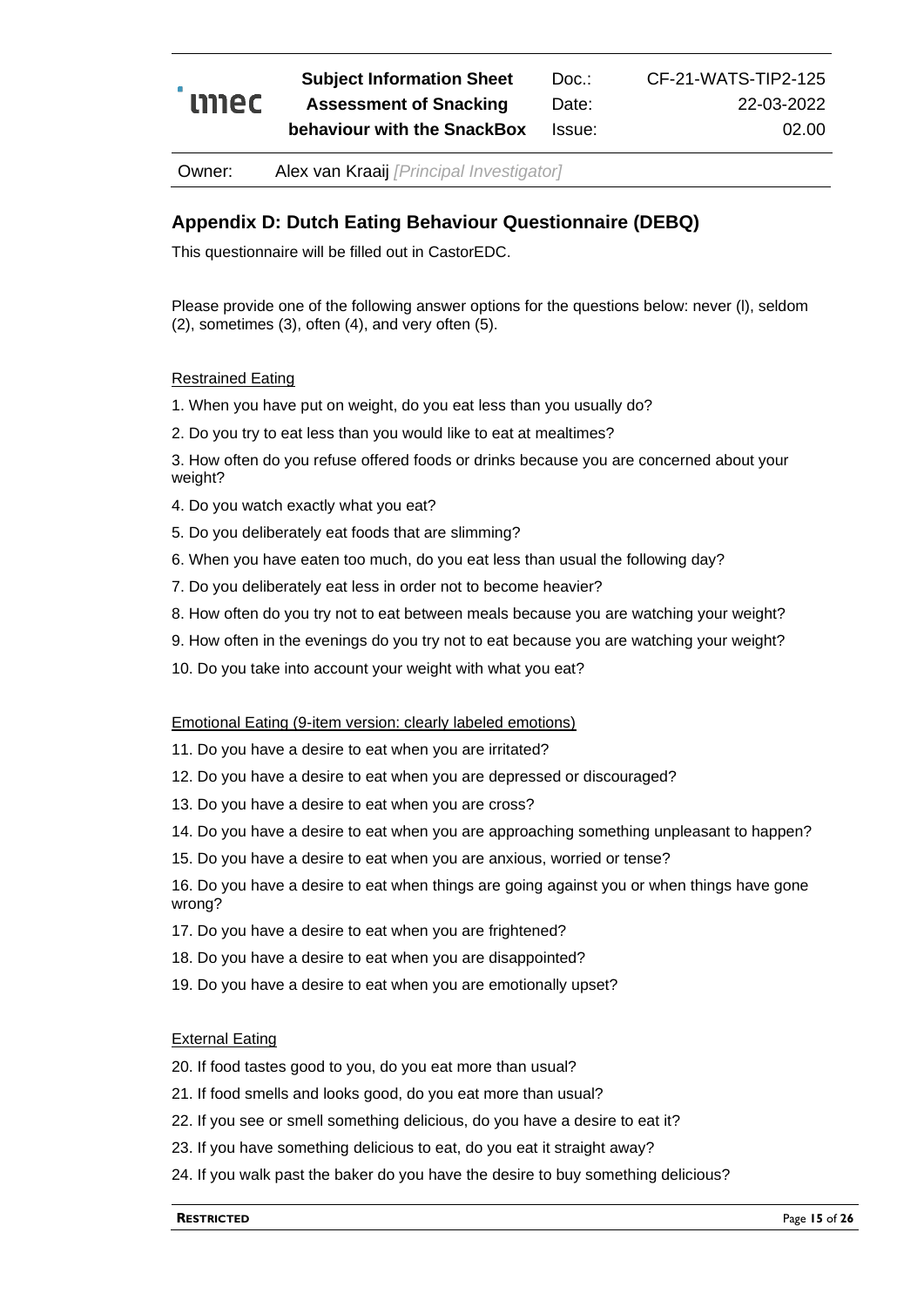

Owner: Alex van Kraaij *[Principal Investigator]*

25. If you walk past a snackbar or a cafe, do you have the desire to buy something delicious?

Doc.: Date: Issue:

26. If you see others eating, do you also have the desire to eat?

27. Can you resist eating delicious foods?

- 28. Do you eat more than usual, when you see others eating?
- 29. When preparing a meal are you inclined to eat something?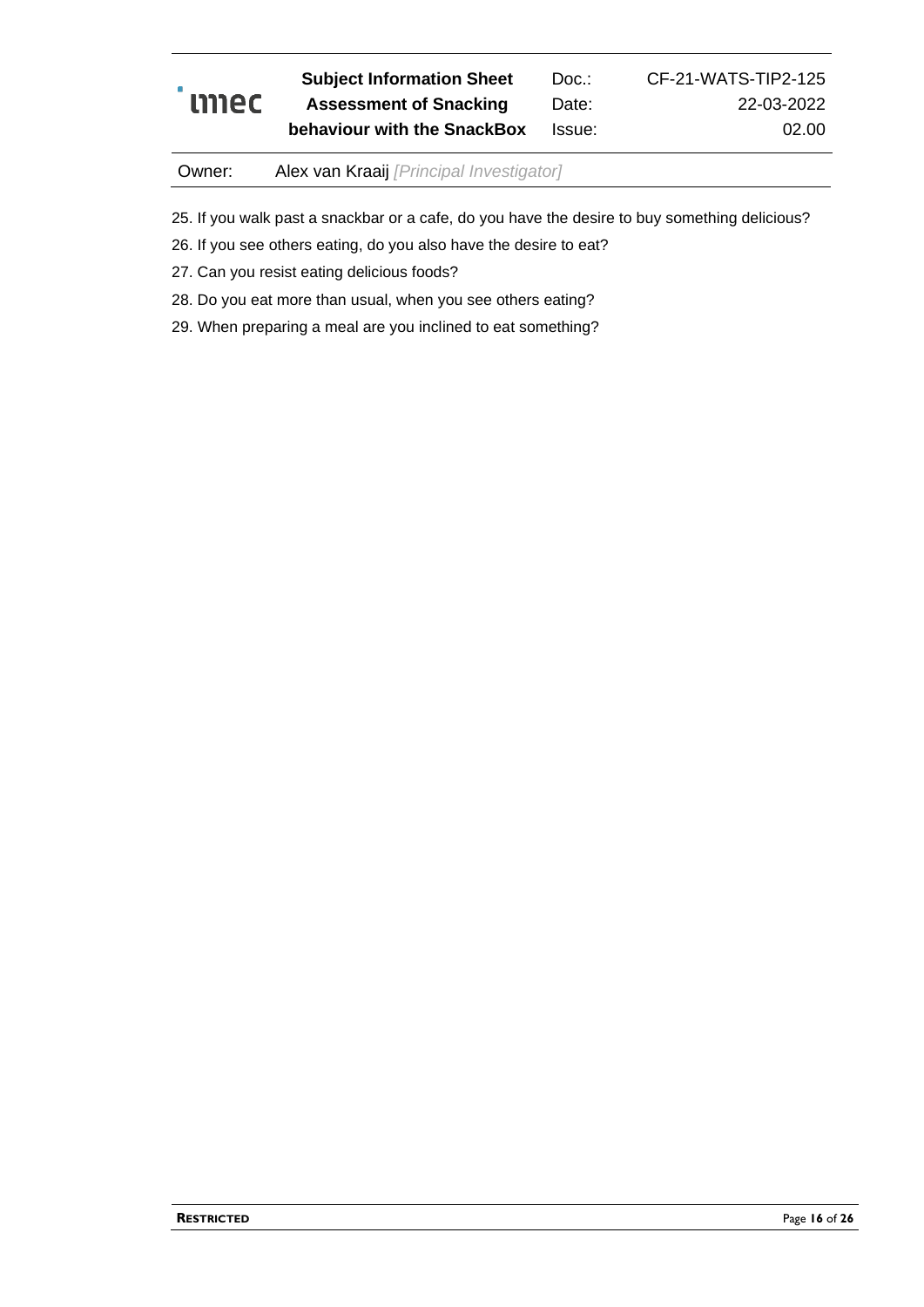CF-21-WATS-TIP2-125 22-03-2022 02.00

Owner: Alex van Kraaij *[Principal Investigator]*

# **Appendix E: Depression, Anxiety, Stress Scale (DASS)**

This questionnaire will be filled out in CastorEDC.

|                | <b>DASS 21</b>                  |                                                                                                                                                                                                                                                                                                                                                                                                                   |  |          |              |                |    |   | <b>BLACK DOG INSTITUTE</b> |   |  |
|----------------|---------------------------------|-------------------------------------------------------------------------------------------------------------------------------------------------------------------------------------------------------------------------------------------------------------------------------------------------------------------------------------------------------------------------------------------------------------------|--|----------|--------------|----------------|----|---|----------------------------|---|--|
|                | The rating scale is as follows: | Please read each statement and circle a number 0, 1, 2 or 3 which indicates how much the statement applied to you<br>over the past week. There are no right or wrong answers. Do not spend too much time on any statement.<br>0 Did not apply to me at all - NEVER<br>1 Applied to me to some degree, or some of the time - SOMETIMES<br>2 Applied to me to a considerable degree, or a good part of time - OFTEN |  |          |              |                |    |   |                            |   |  |
|                |                                 | 3 Applied to me very much, or most of the time - ALMOST ALWAYS                                                                                                                                                                                                                                                                                                                                                    |  |          |              |                |    |   | <b>FOR OFFICE USE</b>      |   |  |
|                |                                 |                                                                                                                                                                                                                                                                                                                                                                                                                   |  | N        | s.           | o              | AA | D | A                          | s |  |
| 1              | I found it hard to wind down    |                                                                                                                                                                                                                                                                                                                                                                                                                   |  | 0        | 1            | $\overline{2}$ | 3  |   |                            |   |  |
| $\overline{2}$ |                                 | I was aware of dryness of my mouth                                                                                                                                                                                                                                                                                                                                                                                |  | 0        | 1            | 2              | 3  |   |                            |   |  |
| з              |                                 | I couldn't seem to experience any positive feeling at all                                                                                                                                                                                                                                                                                                                                                         |  | 0        | 1            | 2              | 3  |   |                            |   |  |
| 4              |                                 | I experienced breathing difficulty (eg, excessively rapid breathing,<br>breathlessness in the absence of physical exertion)                                                                                                                                                                                                                                                                                       |  | $\bf{0}$ | $\mathbf{1}$ | 2              | 3  |   |                            |   |  |
| 5              |                                 | I found it difficult to work up the initiative to do things                                                                                                                                                                                                                                                                                                                                                       |  | 0        | 1            | 2              | 3  |   |                            |   |  |
| 6              |                                 | I tended to over-react to situations                                                                                                                                                                                                                                                                                                                                                                              |  | 0        | 1            | 2              | 3  |   |                            |   |  |
| 7              |                                 | I experienced trembling (eg, in the hands)                                                                                                                                                                                                                                                                                                                                                                        |  | 0        | 1            | 2              | 3  |   |                            |   |  |
| 8              |                                 | I felt that I was using a lot of nervous energy                                                                                                                                                                                                                                                                                                                                                                   |  | $\bf{0}$ | 1            | $\overline{2}$ | 3  |   |                            |   |  |
| 9              | myself                          | I was worried about situations in which I might panic and make a fool of                                                                                                                                                                                                                                                                                                                                          |  | 0        | 1            | 2              | 3  |   |                            |   |  |
| 10             |                                 | I felt that I had nothing to look forward to                                                                                                                                                                                                                                                                                                                                                                      |  | 0        | 1            | $\overline{2}$ | з  |   |                            |   |  |
| 11             | I found myself getting agitated |                                                                                                                                                                                                                                                                                                                                                                                                                   |  | 0        | 1            | 2              | з  |   |                            |   |  |
| 12             | I found it difficult to relax   |                                                                                                                                                                                                                                                                                                                                                                                                                   |  | 0        | 1            | $\overline{2}$ | 3  |   |                            |   |  |
| 13             | I felt down-hearted and blue    |                                                                                                                                                                                                                                                                                                                                                                                                                   |  | 0        | 1            | 2              | з  |   |                            |   |  |
| 14             | doing                           | I was intolerant of anything that kept me from getting on with what I was                                                                                                                                                                                                                                                                                                                                         |  | 0        | 1            | $\overline{2}$ | 3  |   |                            |   |  |
| 15             | I felt I was close to panic     |                                                                                                                                                                                                                                                                                                                                                                                                                   |  | 0        | $\mathbf{1}$ | $\overline{2}$ | 3  |   |                            |   |  |
| 16             |                                 | I was unable to become enthusiastic about anything                                                                                                                                                                                                                                                                                                                                                                |  | 0        | 1            | 2              | 3  |   |                            |   |  |
| 17             |                                 | I felt I wasn't worth much as a person                                                                                                                                                                                                                                                                                                                                                                            |  | 0        | 1            | 2              | з  |   |                            |   |  |
| 18             | I felt that I was rather touchy |                                                                                                                                                                                                                                                                                                                                                                                                                   |  | 0        | 1            | 2              | з  |   |                            |   |  |
| 19             |                                 | I was aware of the action of my heart in the absence of physicalexertion (eg,<br>sense of heart rate increase, heart missing a beat)                                                                                                                                                                                                                                                                              |  | 0        | 1            | 2              | 3  |   |                            |   |  |
| 20             |                                 | I felt scared without any good reason                                                                                                                                                                                                                                                                                                                                                                             |  | 0        | 1            | 2              | 3  |   |                            |   |  |

 $\pmb{0}$  $\mathbf 1$  $\overline{2}$ 3

**TOTALS** 

 $21$ 

I felt that life was meaningless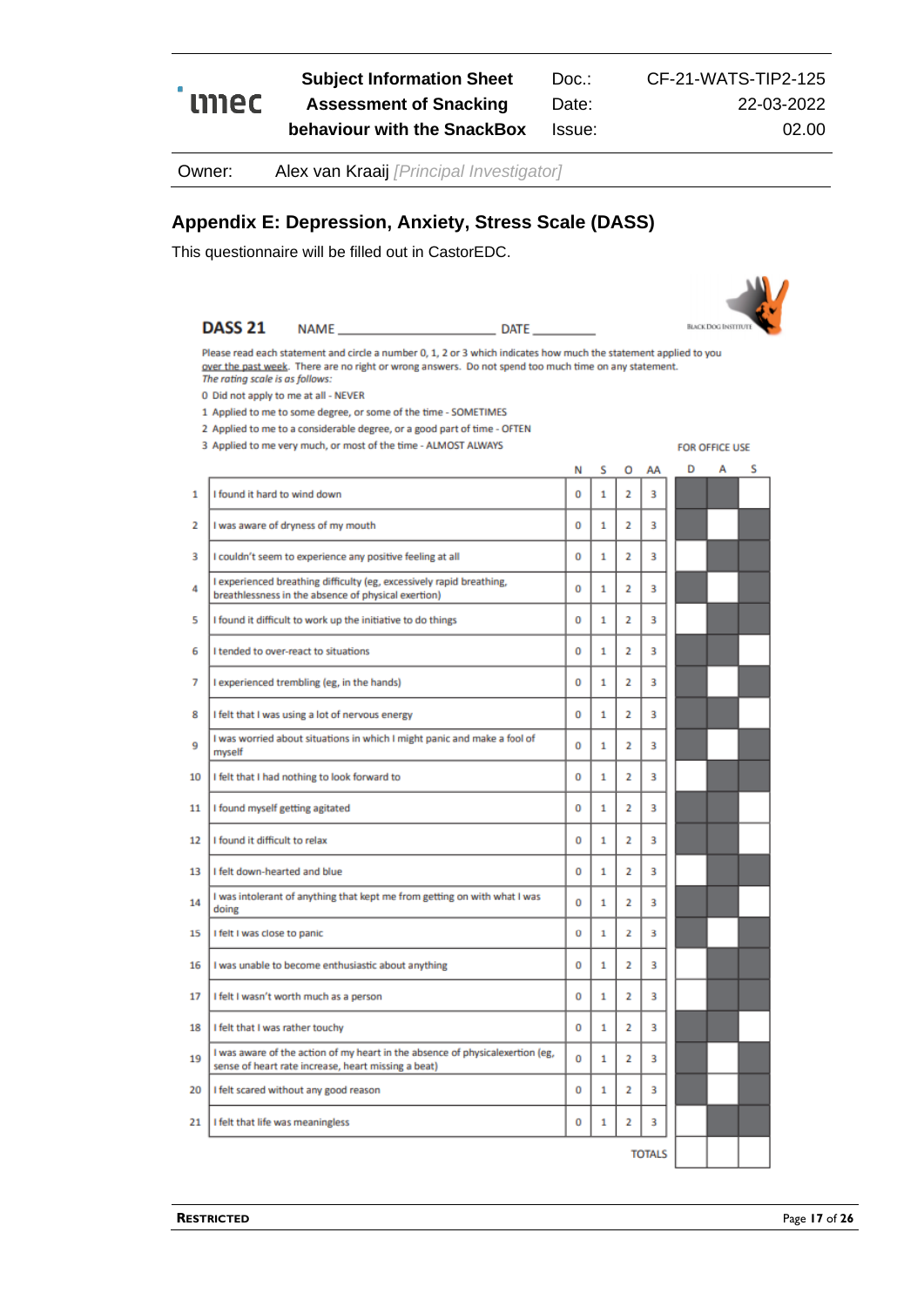

CF-21-WATS-TIP2-125 22-03-2022 02.00

Owner: Alex van Kraaij *[Principal Investigator]*

#### **DASS Severity Ratings**

The DASS is a quantitative measure of distress along the 3 axes of depression, anxiety<sup>1</sup> and stress<sup>2</sup>. It is not a categorical measure of clinical diagnoses.

Emotional syndromes like depression and anxiety are intrinsically dimensional - they vary along a continuum of severity (independent of the specific diagnosis). Hence the selection of a single cut-off score to represent clinical severity is necessarily arbitrary. A scale such as the DASS can lead to a useful assessment of disturbance, for example individuals who may fall short of a clinical cut-off for a specific diagnosis can be correctly recognised as experiencing considerable symptoms and as being at high risk of further problems.

However for clinical purposes it can be helpful to have 'labels' to characterise degree of severity relative to the population. Thus the following cut-off scores have been developed for defining mild/moderate/severe/ extremely severe scores for each DASS scale.

Note: the severity labels are used to describe the full range of scores in the population, so 'mild' for example means that the person is above the population mean but probably still way below the typical severity of someone seeking help (ie it does not mean a mild level of disorder.

The individual DASS scores do not define appropriate interventions. They should be used in conjunction with all clinical information available to you in determining appropriate treatment for any individual.

<sup>1</sup>Symptoms of psychological arousal <sup>2</sup>The more cognitive, subjective symptoms of anxiety

#### **DASS 21 SCORE**

| <b>DEPRESSION</b> | <b>ANXIETY</b> | <b>STRESS</b> |  |
|-------------------|----------------|---------------|--|
| <b>SCORE</b>      | <b>SCORE</b>   | <b>SCORE</b>  |  |
|                   |                |               |  |

|                         | <b>Depression</b> | Anxiety | <b>Stress</b> |
|-------------------------|-------------------|---------|---------------|
| <b>Normal</b>           | $0 - 4$           | $0 - 3$ | $0 - 7$       |
| Mild                    | $5 - 6$           | $4 - 5$ | $8 - 9$       |
| Moderate                | $7 - 10$          | $6 - 7$ | $10 - 12$     |
| <b>Severe</b>           | $11 - 13$         | $8 - 9$ | $13 - 16$     |
| <b>Extremely Severe</b> | 14 +              | $10+$   | 17 +          |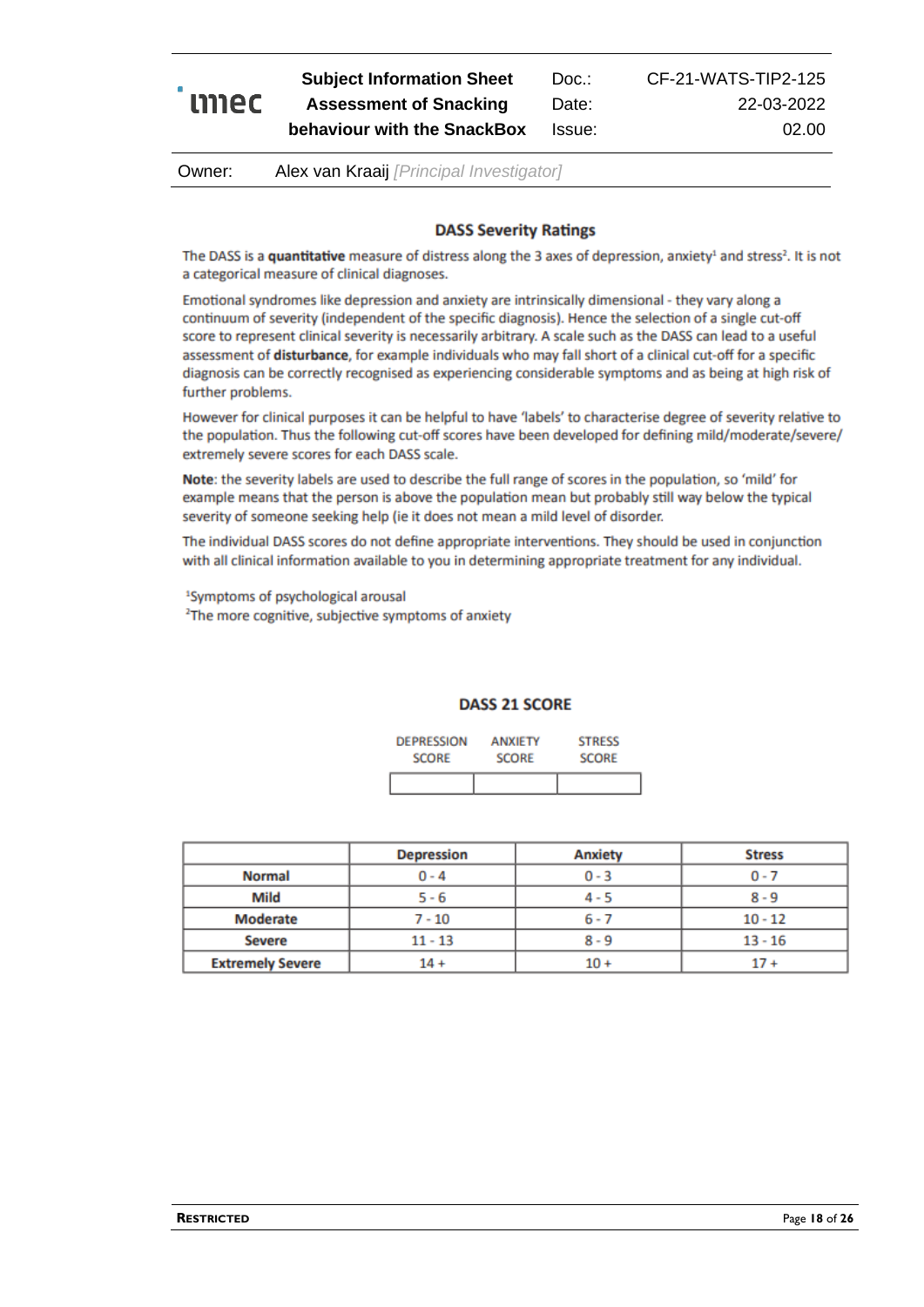

Doc.: Date: Issue: CF-21-WATS-TIP2-125 22-03-2022 02.00

Owner: Alex van Kraaij *[Principal Investigator]*

### **Appendix F: Perceived Stress Scale (PSS)**

This questionnaire will be filled out in CastorEDC.

# **Perceived Stress Scale**

A more precise measure of personal stress can be determined by using a variety of instruments that have been designed to help measure individual stress levels. The first of these is called the Perceived **Stress Scale.** 

The Perceived Stress Scale (PSS) is a classic stress assessment instrument. The tool, while originally developed in 1983, remains a popular choice for helping us understand how different situations affect our feelings and our perceived stress. The questions in this scale ask about your feelings and thoughts during the last month. In each case, you will be asked to indicate how often you felt or thought a certain way. Although some of the questions are similar, there are differences between them and you should treat each one as a separate question. The best approach is to answer fairly quickly. That is, don't try to count up the number of times you felt a particular way; rather indicate the alternative that seems like a reasonable estimate.

| For each question choose from the following alternatives:<br>0 - never 1 - almost never 2 - sometimes<br>3 - fairly often<br>4 - very often |
|---------------------------------------------------------------------------------------------------------------------------------------------|
| I. In the last month, how often have you been upset because of something that<br>happened unexpectedly?                                     |
| 2. In the last month, how often have you felt that you were unable to control the<br>important things in your life?                         |
| 3. In the last month, how often have you felt nervous and stressed?                                                                         |
| 4. In the last month, how often have you felt confident about your ability to handle<br>your personal problems?                             |
| 5. In the last month, how often have you felt that things were going your way?                                                              |
| 6. In the last month, how often have you found that you could not cope with<br>all the things that you had to do?                           |
| 7. In the last month, how often have you been able to control irritations in<br>your life?                                                  |
| 8. In the last month, how often have you felt that you were on top of things?                                                               |
| 9. In the last month, how often have you been angered because of things that<br>happened that were outside of your control?                 |
| 10. In the last month, how often have you felt difficulties were piling up so high that<br>you could not overcome them?                     |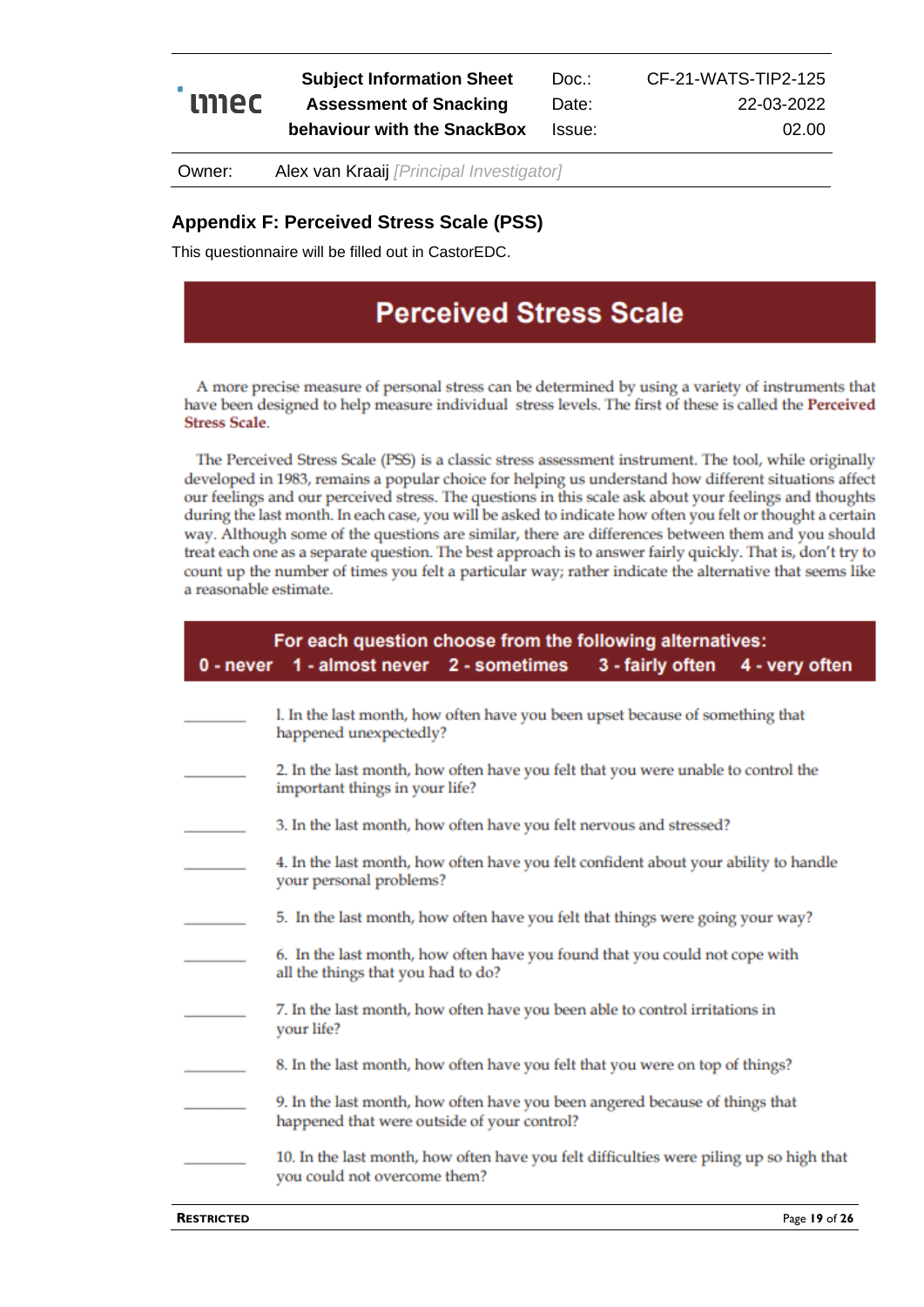Doc.: Date: Issue:

Owner: Alex van Kraaij *[Principal Investigator]*

#### **Figuring Your PSS Score**

You can determine your PSS score by following these directions:

First, reverse your scores for questions 4, 5, 7, and 8. On these 4 questions, change the scores like  $\bullet$ this:

$$
0 = 4, 1 = 3, 2 = 2, 3 = 1, 4 = 0.
$$

- Now add up your scores for each item to get a total. My total score is \_  $\bullet$
- $\bullet$ Individual scores on the PSS can range from 0 to 40 with higher scores indicating higher perceived stress.
	- Scores ranging from 0-13 would be considered low stress.
	- Scores ranging from 14-26 would be considered moderate stress.
	- Scores ranging from 27-40 would be considered high perceived stress.

The Perceived Stress Scale is interesting and important because your perception of what is happening in your life is most important. Consider the idea that two individuals could have the exact same events and experiences in their lives for the past month. Depending on their perception, total score could put one of those individuals in the low stress category and the total score could put the second person in the high stress category.

Disclaimer: The scores on the following self-assessment do not reflect any particular diagnosis or course of treatment. They are meant as a tool to help assess your level of stress. If you have any further concerns about your current well being, you may contact EAP and talk confidentially to one of our specialists.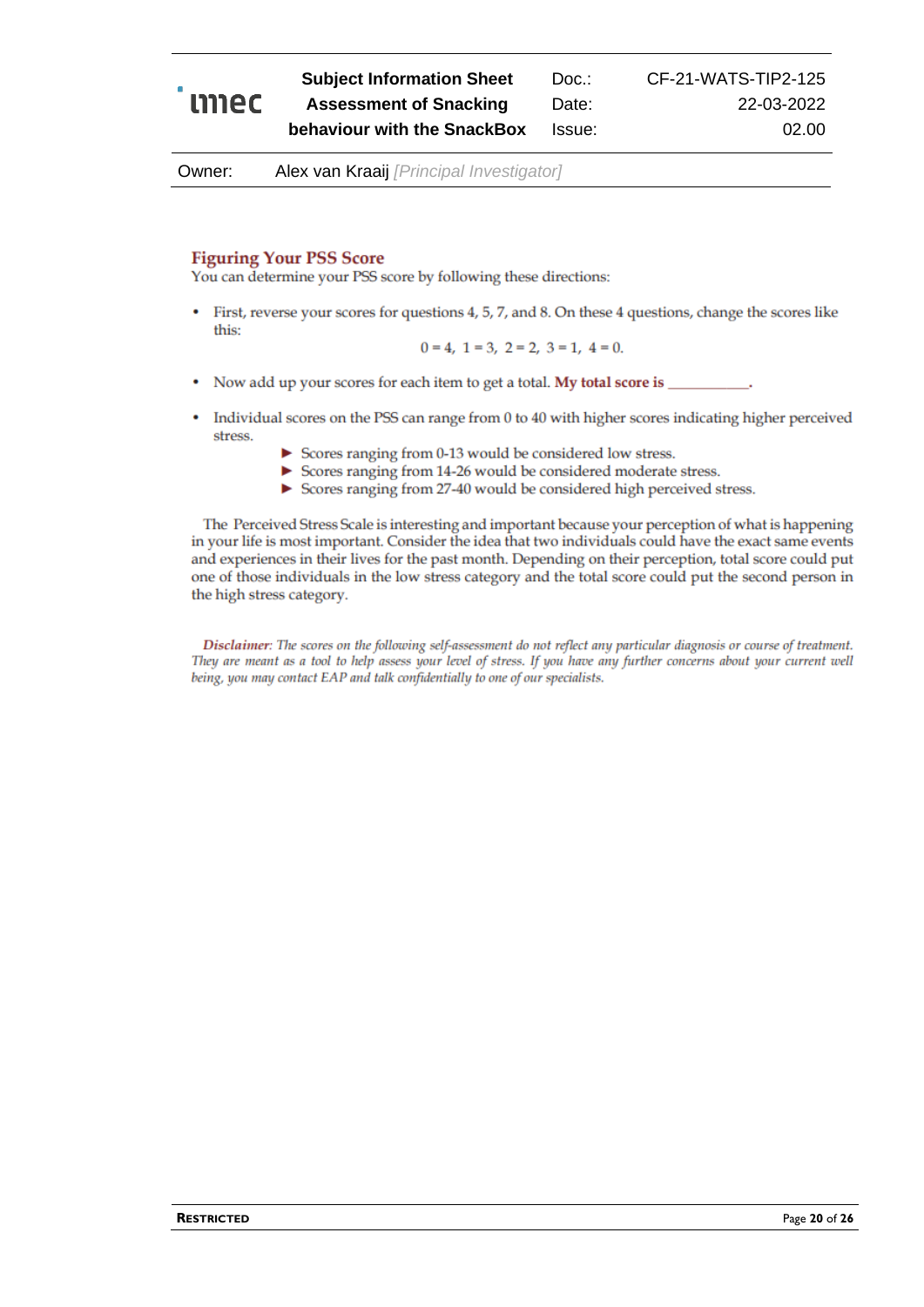

CF-21-WATS-TIP2-125 22-03-2022 02.00

Owner: Alex van Kraaij *[Principal Investigator]*

#### **Appendix G: Mental Well-being Questionnaire (MWQ)**

This questionnaire will be filled out in CastorEDC.

Please answer the following questions on a scale from 1-7: "not at all" – "absolutely".

- 1. I have been feeling optimistic about the future
- 2. I have been feeling useful
- 3. I have been feeling relaxed
- 4. I have been feeling interested in other people
- 5. I have been feeling challenged
- 6. I have found it easy to be at peace with my life circumstances
- 7. I have been able to live a full life
- 8. I have had energy to spare
- 9. I have been dealing with problems well
- 10. I have been thinking clearly
- 11. I have been feeling good about myself
- 12. I have been feeling stressed
- 13. I have been feeling close to other people
- 14. I have been feeling confident
- 15. I have been able to make up my own mind about things
- 16. I have been feeling loved
- 17. I have been interested in new things
- 18. I have been feeling cheerful
- 19. I think my life is meaningful
- 20. Others (partner, family members, close friends) have helped me deal with everyday life well
- 21. I have been feeling bored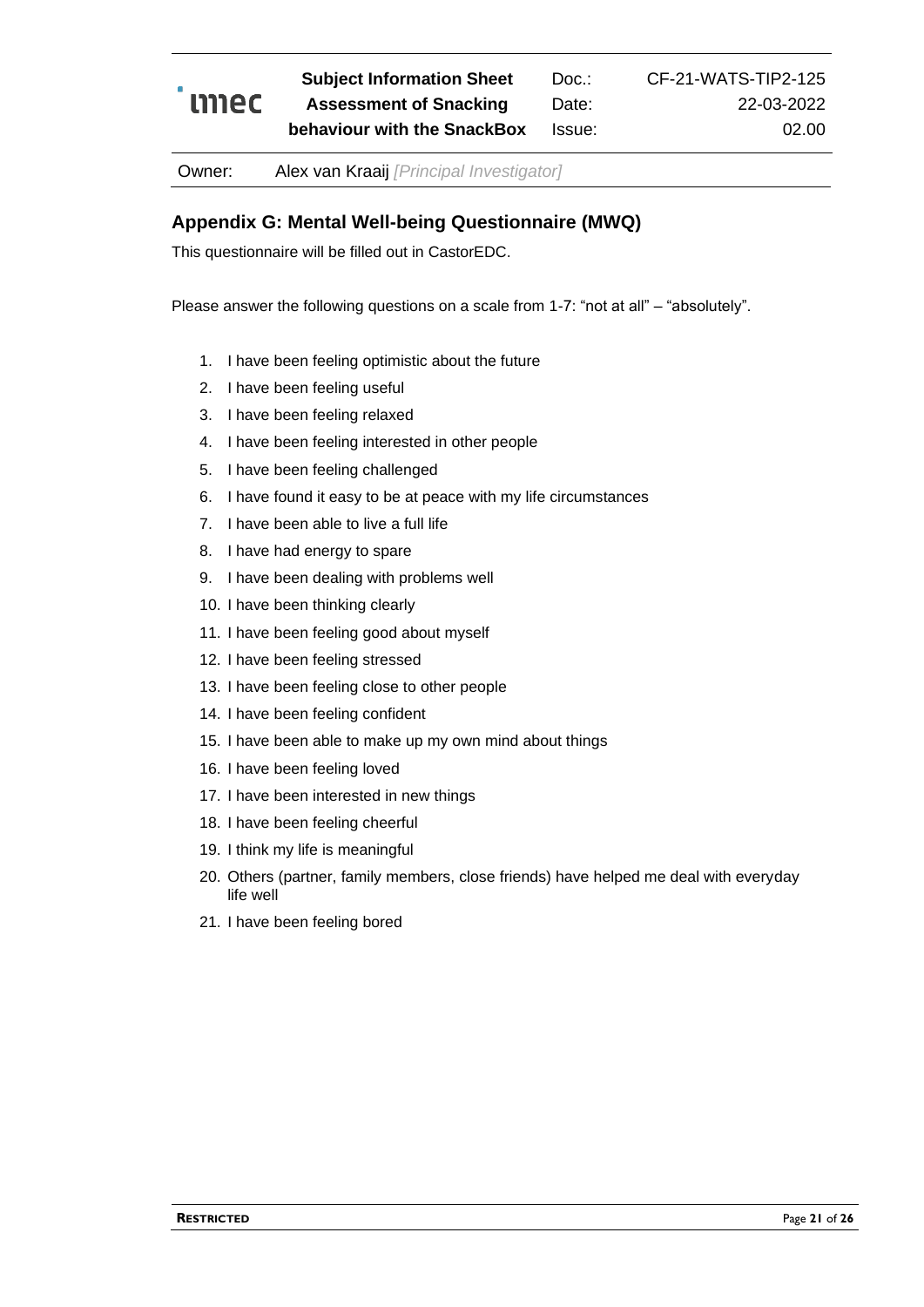

Doc.: Date: Issue: CF-21-WATS-TIP2-125 22-03-2022 02.00

Owner: Alex van Kraaij *[Principal Investigator]*

# **Appendix H: Ingredient list**

The ingredients are stated for all snacks and drinks below. The most relevant ingredients for allergies are in capital letters. Below the ingredients the allergy information is summarized separately for "contains" and "may contain".

#### **Snacks**

Celebrations mini chocolate bars (Celebrations)

- Ingredients: sugar, glucose syrup, cocoa butter, SKIMMED MILK POWDER, cocoa mass, butter fat (from MILK), LACTOSE, palm fat, PEANUTS, coconut, whey powder (from MILK), WHEAT FLOUR, sunflower oil, WHOLE MILK POWDER, emulsifiers (SOYA LECITHIN, E471), BARLEY MALT EXTRACT, skimmed cocoa, salt, humectant (glycerol), CHICKEN EGG PROTEIN POWDER, natural vanilla extract, raising agents (E341, E500, E501), MILK PROTEIN, WHEAT GLUTEN. (May contain: HAZELNUT, ALMONDS, OATS). Cocoa 25% minimum.
- Contains: Peanuts, Soy, Cereals containing gluten, Barley, Wheat, Eggs, Milk, Lactose.
- May contain: Nuts, Almond, Hazelnut, Oats.

#### Cheese biscuits, puff pastry (Albert Heijn)

- Ingredients: WHEAT FLOUR, 28% BUTTER, MILK, salt, SKIMMED MILK POWDER, water, pepper, rennet, starter culture, MUSTARD SEED, colorants (carotene [E160a]), preservative (sodium nitrate [E251]), potato starch. Of which added sugars 0.00g per 100 grams and of which added salt 2.21g per 100 grams.
- Contains: Milk, Cereals containing gluten, Mustard, Lactose, Wheat.
- May contain: Nuts, Peanuts, Sesame Seeds, Almond, Hazelnut, Pecan.

Dried apricots (Albert Heijn)

- Ingredients: 90% dried apricot, water, preservative (sulphur dioxide [E220] (SULPHITE), potassium sorbate [E202]). Of which added sugars 0.00g per 100 grams and of which added salt 0.00g per 100 grams.
- Contains: Sulphites.

Raisins (Albert Heijn)

• Ingredients: raisin, sunflower oil. Of which added sugars 0.00g per 100 grams and of which added salt 0.00g per 100 grams.

Muesli bars (Albert Heijn)

- Ingredients: dietary fibre (inulin), 26% OAT FLAKE, raisin, rice, HAZELNUT, 4% WHOLE WHEAT FLAKE, sugar, stabilizer (glycerol [E422]), vegetable oil (palm, rapeseed, sunflower), WHEAT GLUTEN, molasses, SKIMMED MILK POWDER, WHEAT GERM, salt, BARLEY MALT EXTRACT, emulsifier (lecithin [E322]). Of which added sugars 5.5g per 100 grams and of which added salt 0.16g per 100 grams.
- Contains: Milk, Nuts, Cereals containing gluten, Barley, Oats, Lactose, Hazelnut, Wheat.
- May contain: Peanuts, Almond, Cashew Nut, Walnut.

#### M&Ms (blue) chocolate (M&M)

• Ingredients: sugar, cocoa mass, rice flour (9.5%), SKIMMED MILK POWDER, cocoa butter, palm kernel fat, LACTOSE, palm fat, starch, butterfat (from MILK), glucose syrup, BARLEY MALT EXTRACT, shea fat, stabilizer (gum Arabic), salt, emulsifier (SOYA LECITHIN), dextrin, dextrose, glazing agent (carnauba wax), colorants\*,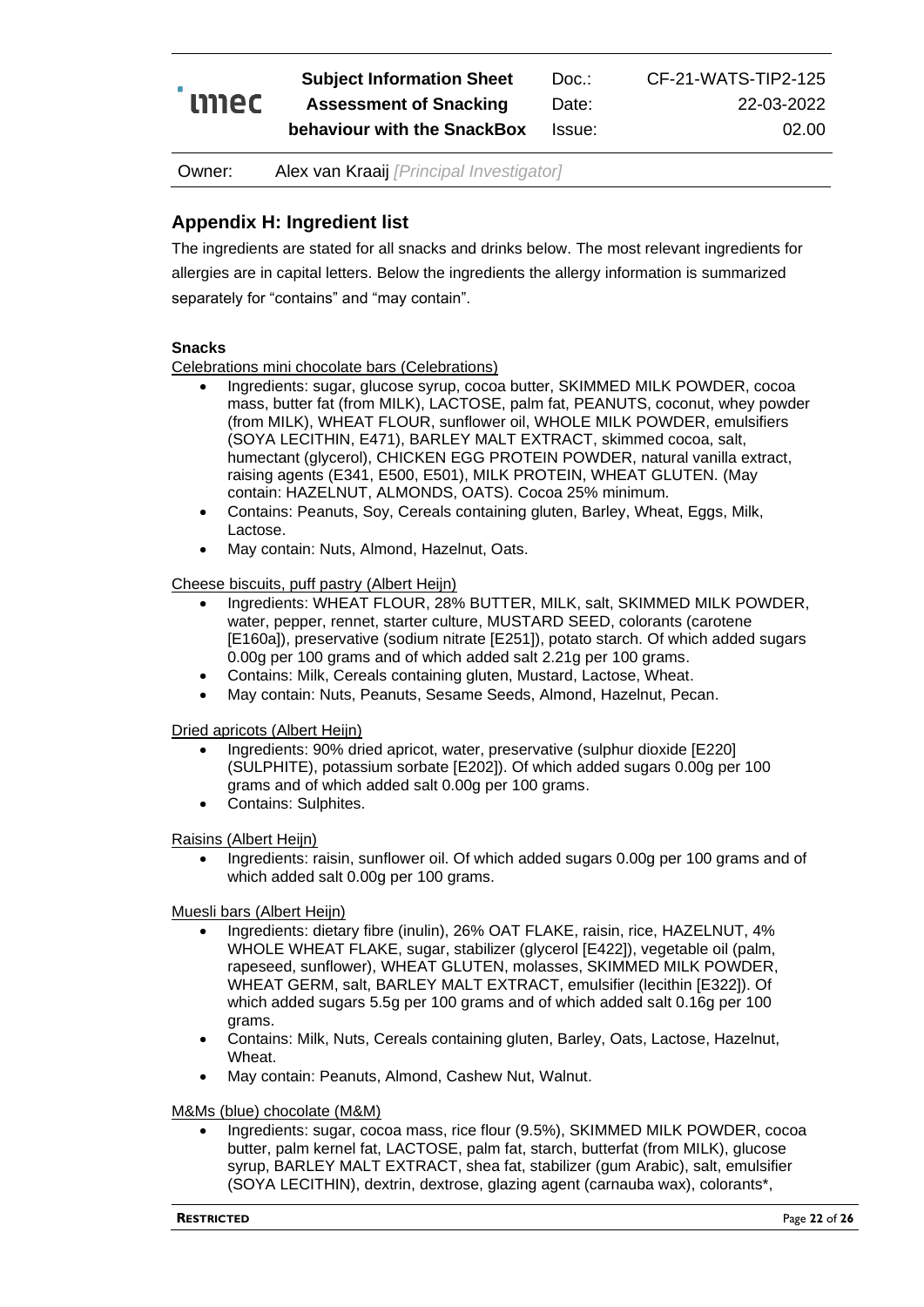Owner: Alex van Kraaij *[Principal Investigator]*

aromas, palm kernel oil. (May contain: PEANUT, HAZELNUT, ALMOND). \*E100, E120, E133, E160a, E160e, E170.

- Contains: Barley, Cereals containing gluten, Lactose, Milk, Soy.
- May contain: Almond, Hazelnut, Nuts, Peanuts.

M&Ms (yellow) chocolate (M&M)

- Ingredients: sugar, PEANUTS, cocoa mass, WHOLE MILK POWDER, cocoa butter, starch, palm fat, glucose syrup, SKIMMED MILK POWDER, emulsifier (SOYA LECITHIN), LACTOSE, stabilizer (gum Arabic), shea fat, butter fat (from MILK), dextrin, glazing agent (carnauba wax), colorants (E100, E120, E133, E160a, E160e, E170), palm kernel oil, flavourings, salt. (May contain: HAZELNUT, ALMOND).
- Contains: Lactose, Milk, Peanuts, Soy.
- May contain: Almond, Hazelnut, Nuts.

#### M&Ms (brown) chocolate (M&M)

- Ingredients: sugar, cocoa mass, WHOLE MILK POWDER, LACTOSE, cocoa butter, starch, palm fat, glucose syrup, shea fat, stabilizer (gum Arabic), emulsifier (SOYA LECITHIN), colorants (E100, E133, E160a, E160e, E162, E170, E172), dextrin, glazing agent (carnauba wax), palm kernel oil, salt, vanilla extract, aroma. (May contain: PEANUT, ALMOND, HAZELNUT).
- Contains: Lactose, Milk, Soy.
- May contain: Almond, Hazelnut, Nuts, Peanuts.

#### Unsalted peanuts (Albert Heijn)

- Ingredients: 96% PEANUT, sunflower oil. Of which added sugars 0g per 100 grams and of which added salt 0g per 100 grams.
- Contains: Peanuts.
- May contain: Nuts, Almond, Cashew Nut, Hazelnut, Macadamia Nut, Pecan Nut, Brazil Nut, Pistachio Nut, Walnut.

Salted peanuts (Albert Heijn)

- Ingredients: 96% PEANUT, sunflower oil, salt. Of which added sugars 0g per 100 grams and of which added salt 0.68g per 100 grams.
- Contains: Peanuts.
- May contain: Nuts, Almond, Cashew Nut, Hazelnut, Macadamia Nut, Pecan Nut, Brazil Nut, Pistachio Nut, Walnut.

Nut mix (Albert Heijn)

- Ingredients: 43% ALMOND, 35% HAZELNUT, 15% WALNUT, 5% BRAZIL NUT, sunflower oil. Of which added sugars 0.00g per 100 grams and of which added salt 0.00g per 100 grams.
- Contains: Nuts, Almond, Hazelnut, Brazil Nut, Walnut.
- May contain: Peanuts, Cashew Nut, Macadamia Nut, Pecan Nut, Pistachio Nut.

#### Savoury biscuits – cheese and tomato (Sultana)

• Ingredients: WHEAT FLOUR, vegetable oils (sunflower, rapeseed), sugar, natural cheese flavour with other natural flavours (MILK), LACTOSE and MILK PROTEINS, rice flour, glucose syrup, OAT FIBRE, salt, dried Italian spice mix 1.1% (basil, oregano, parsley, thyme, chives), natural flavourings, raising agents (sodium carbonates, diphosphates, ammonium carbonates), dried potato flakes, yeast powder, WHEAT GLUTEN, dried leek, dietary fibre (inulin), OATS, SKIMMED MILK POWDER, barley malt extract, cream (MILK), dextrose, emulsifier (SOYA LECITHINS). May contain traces of NUTS, SESAME SEEDS, EGG and other GLUTEN CONTAINING GRAINS.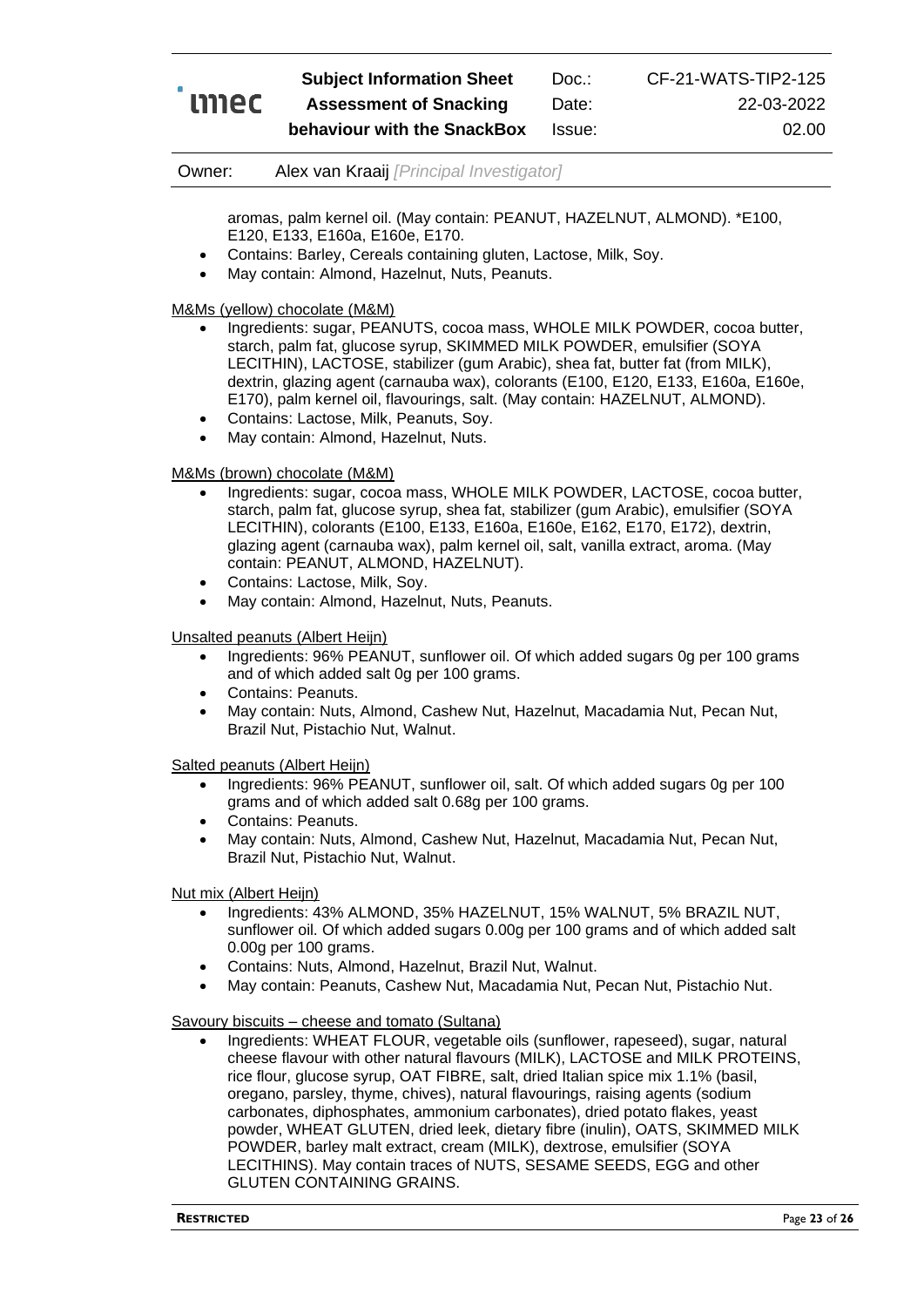CF-21-WATS-TIP2-125 22-03-2022 02.00

Owner: Alex van Kraaij *[Principal Investigator]*

- Contains: Barley, Cereals containing gluten, Lactose, Milk, Oats, Soy, Wheat.
- May contain: Eggs, Nuts, Sesame Seeds.

Wine-gum & liquorice mix (Red Band)

• Ingredients: Glucose syrup, sugar, modified starch, starch, gelatine, melado, acid (lactic acid), licorice root extract, ammonium chloride, vegetable oils (coconut, rapeseed), caramelized sugar, flavourings, concentrate of (black carrot, spirulina, safflower, carrot, black currant), glazing agent (beeswax), colorants (sweet red pepper extract, curcumin).

Rice snack mix (Albert Heijn)

- Ingredients: 63% rice, modified starch (maize, tapioca), 6.1% PEANUT, WHEAT FLOUR, glucose syrup, cane sugar, water, SOYBEAN, sugar, salt, WHEAT, maltodextrin, spices (including SESAME), raising agent (ammonium carbonate [E503]), starch (tapioca, potato), colouring (caramel [E150a], paprika extract [E160c], copper complexes of chlorophyll and chlorophyllin [E141]), seaweed, yeast. Of which added sugars 8.3g per 100 grams and of which added salt 1.55g per 100 grams.
- Contains: Peanuts, Sesame Seeds, Grains Containing Gluten, Soy, Wheat.
- May contain: Nuts, Almond, Cashew Nut, Hazelnut, Macadamia Nut, Pecan Nut, Brazil Nut, Pistachio Nut, Walnut.

Cocktail nut mix (Albert Heijn)

- Ingredients: 50% PEANUT, starch (potato, WHEAT, corn), sunflower oil, sugar, salt, modified starch (potato, corn), WHEAT FLOUR, dextrose, spices, yeast extract, yeast powder, caramelized sugar, colorants (curcumin [E100], iron oxides and hydroxides [E172]), maltodextrin, food acid (citric acid [E330], lactic acid [E270], calcium lactate [E327]). Of which added sugars 4.7g per 100 grams and of which added salt 1.56g per 100 grams.
- Contains: Peanuts, Gluten-Containing Cereals, Wheat.
- May contain: Nuts, Almond, Cashew Nut, Hazelnut, Macadamia Nut, Pecan Nut, Brazil Nut, Pistachio Nut, Walnut.

#### **Drinks**

#### Aquarius Beyond Hydration Lemon

Ingredients: Water; sugar; food acid: citric acid; sodium chloride; acidity regulators: sodium citrate, potassium phosphate and calcium phosphate; natural lemon flavour with other natural flavour; antioxidant: ascorbic acid; stabilizers: gum Arabic, glycerol esters of wood resin; vitamin B6.

#### Chaudfontaine Sparkling Fusion flavoured water

Ingredients: Chaudfontaine natural mineral water; lemon juice from concentrate (0.6%); natural lemon- and lime flavours

#### Fanta Orange

Ingredients: Sparkling water, sugar, orange juice from juice concentrate (6%), food acids: citric acid, malic acid, sodium citrate, preservative: potassium sorbate, natural orange flavours with other natural flavours, antioxidant: ascorbic acid, sweeteners: acesulfame-K, aspartame, stabilizer: guar gum, carrot concentrate, colorant: carotenes.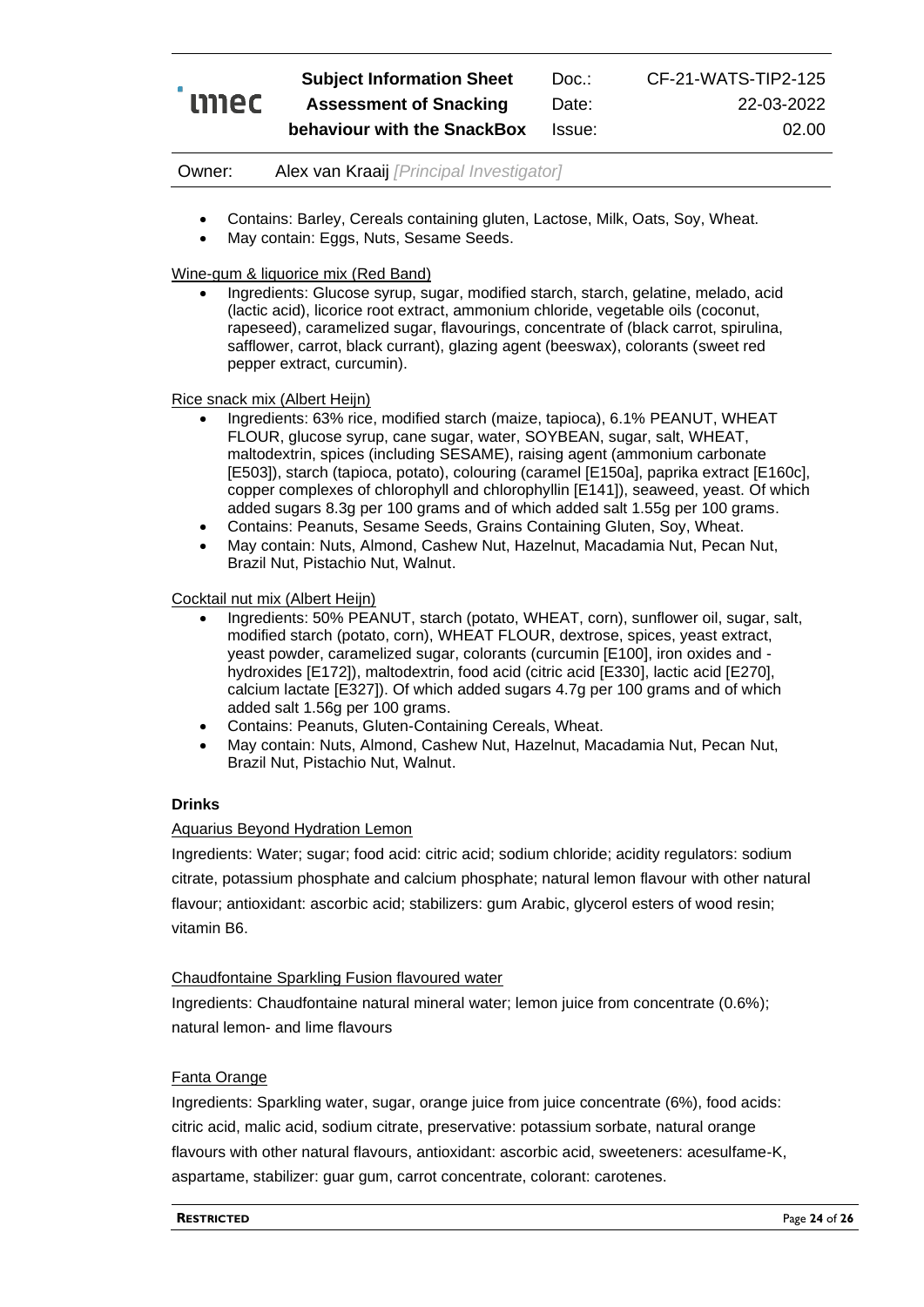# umec

**Subject Information Sheet Assessment of Snacking behaviour with the SnackBox**

Doc.: Date: Issue:

Owner: Alex van Kraaij *[Principal Investigator]*

#### Fanta Orange Zero

Ingredients: sparkling water; orange juice from concentrate (4%); food acids: citric acid, malic acid, sodium citrate; sweeteners: aspartame, acesulfame-K; preservative: potassium sorbate; antioxidant: ascorbic acid; natural orange flavours with other natural flavours; carrot concentrate; stabiliser: guar gum; colorant: carotenes.

#### Fuze Tea Green Tea Mango Chamomile

Ingredients: Brewed green tea 94% (water, concentrated green tea infusion), sugar, mango juice from concentrate (1%), food acids: citric acid, sodium citrate, antioxidant: ascorbic acid, natural flavourings, sweetener: steviol glycosides, chamomile extracts.

#### Fuze Tea Black Tea Peach Hibiscus

Ingredients: Brewed black tea 91% (water, concentrated black tea\* infusion), peach juice from concentrate (5%), sugar, food acids: citric acid, sodium citrate, malic acid, natural peach aroma, natural flavours, antioxidant: ascorbic acid, hibiscus extract, sweetener: steviol glycosides, \*Rainforest Alliance Certified™

#### Minute Maid Orange

Ingredients: pure filtered water, concentrated orange juice

#### Minute Maid Apple

Ingredients: pure filtered water, concentrated apple juice, vitamin C (ascorbic acid)

#### Sprite

Ingredients: Sparkling water; food acids: E330, E331; natural lemon-lime flavours; sweeteners: aspartame, acesulfame-K.

#### Sprite Zero

Ingrediënten: Sprankelend water; voedingszuren: E330, E331; natuurlijke citroen-limoen aroma's; zoetstoffen: aspartaam, acesulfaam-K.